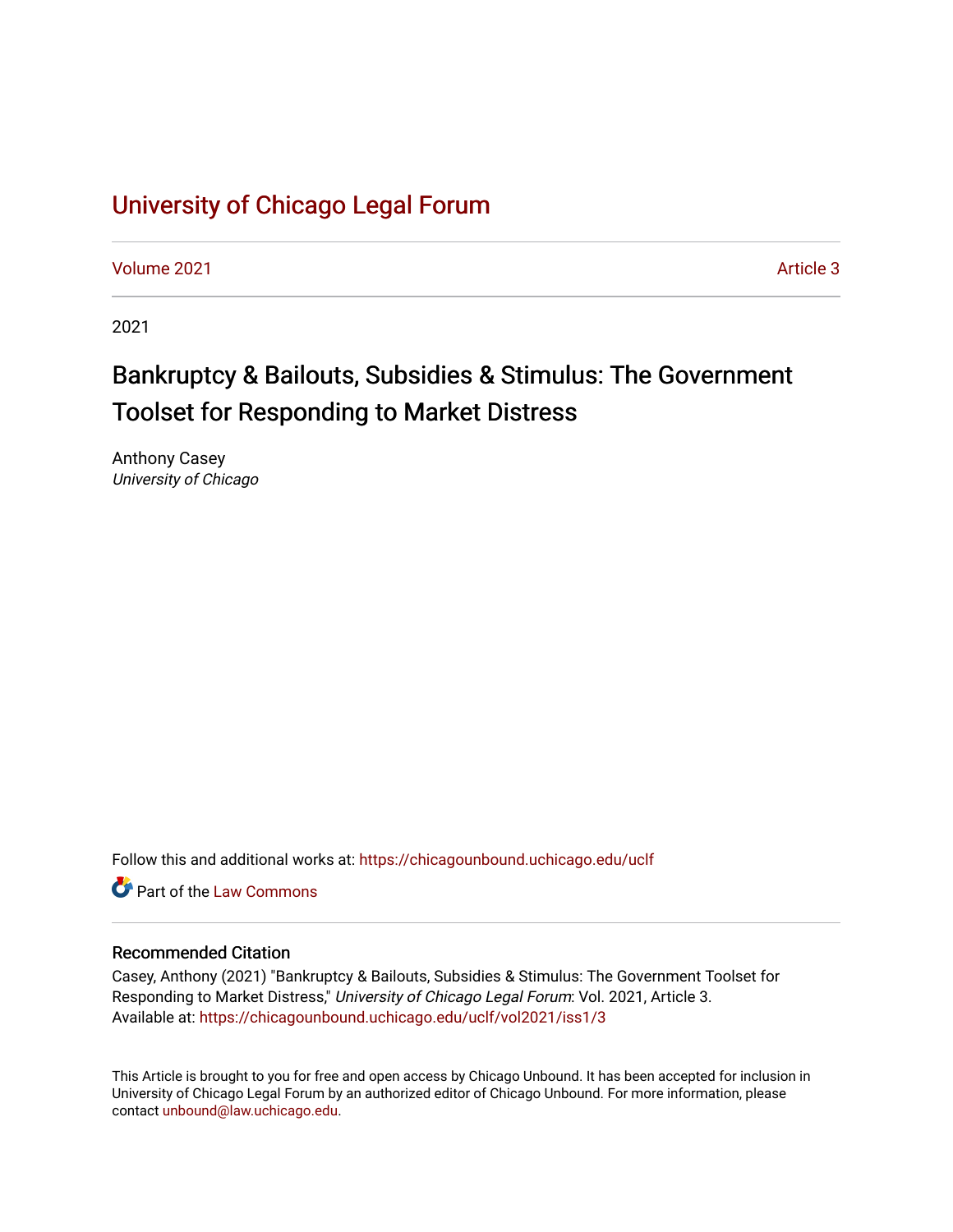## **Bankruptcy & Bailouts, Subsidies & Stimulus: The Government Toolset for Responding to Market Distress**

*Anthony J. Casey*†

In the spring of 2020, as the COVID-19 pandemic shut down economies around the world, pressure arose for governments to respond to the growing threat of pandemic-related market distress.<sup>1</sup> In addition to responding to the direct public health emergency, governments were expected to stabilize markets—both financial and economic—and provide relief to those harmed by the pandemic's market effects.

In the United States,<sup>2</sup> the initial proposals for government action varied in nature and focus. Some proposals targeted the financial system,<sup>3</sup> while some targeted small businesses<sup>4</sup> and individuals.<sup>5</sup> Others

<sup>†</sup> Donald M. Ephraim Professor of Law and Economics; Faculty Director of The Center on Law and Finance. I thank Madeline Prebil and Leonor Suarez for excellent research assistance. The Richard Weil Faculty Research Fund and the Paul H. Leffman Fund provided generous support.<br><sup>1</sup> I use the term "market distress" as a general term that includes both economic and financial

distress. The distinction between financial and economic distress, and its importance, is discussed throughout this article.

 $2\,$  I focus on the United States. While the analysis applies more generally, the specifics with regard to institutions, existing laws, proposals, and government actions differ across jurisdictions.

<sup>3</sup> *See, e.g.*, Kevin P. Gallagher et al., *Safety First: Expanding the Global Financial Safety Net in Response to COVID-19*, 12 GLOBAL POL'Y 140 (2021), https://onlinelibrary.wiley.com/doi/10.1111/1758-5899.12871 [https://perma.cc/AA33-M9FG].

<sup>4</sup> *See, e.g.*, Shaun Shuxun Wang, *Government Support for SMEs in Response to COVID-19: Theoretical Model Using Wang Transform* (Swiss Fin. Inst. Res. Paper Series, Working Paper No. 20-59, 2020), https://papers.ssrn.com/sol3/papers.cfm?abstract\_id=3608646 [https://perma.cc/K3AS-6YHC]; Hal Scott, *The Fed Needs to Move Faster*, WALL ST. J. (Apr. 10, 2020), https://www.wsj.com/articles/the-fed-needs-to-move-faster-11586557721 [https://perma.cc/ASH9-VCQZ].

<sup>5</sup> *See, e.g.*, Phil Lord, *Incentivising Employment During the COVID-19 Pandemic*, 8 THEORY & PRAC. LEGIS. 355 (2020), https://doi.org/10.1080/20508840.2020.1792635 [https://perma.cc/UU9J-XZDW]; Peter Conti-Brown & David Skeel, *Bankruptcy and the Discount Window* (Nov. 15, 2020) (preliminary draft).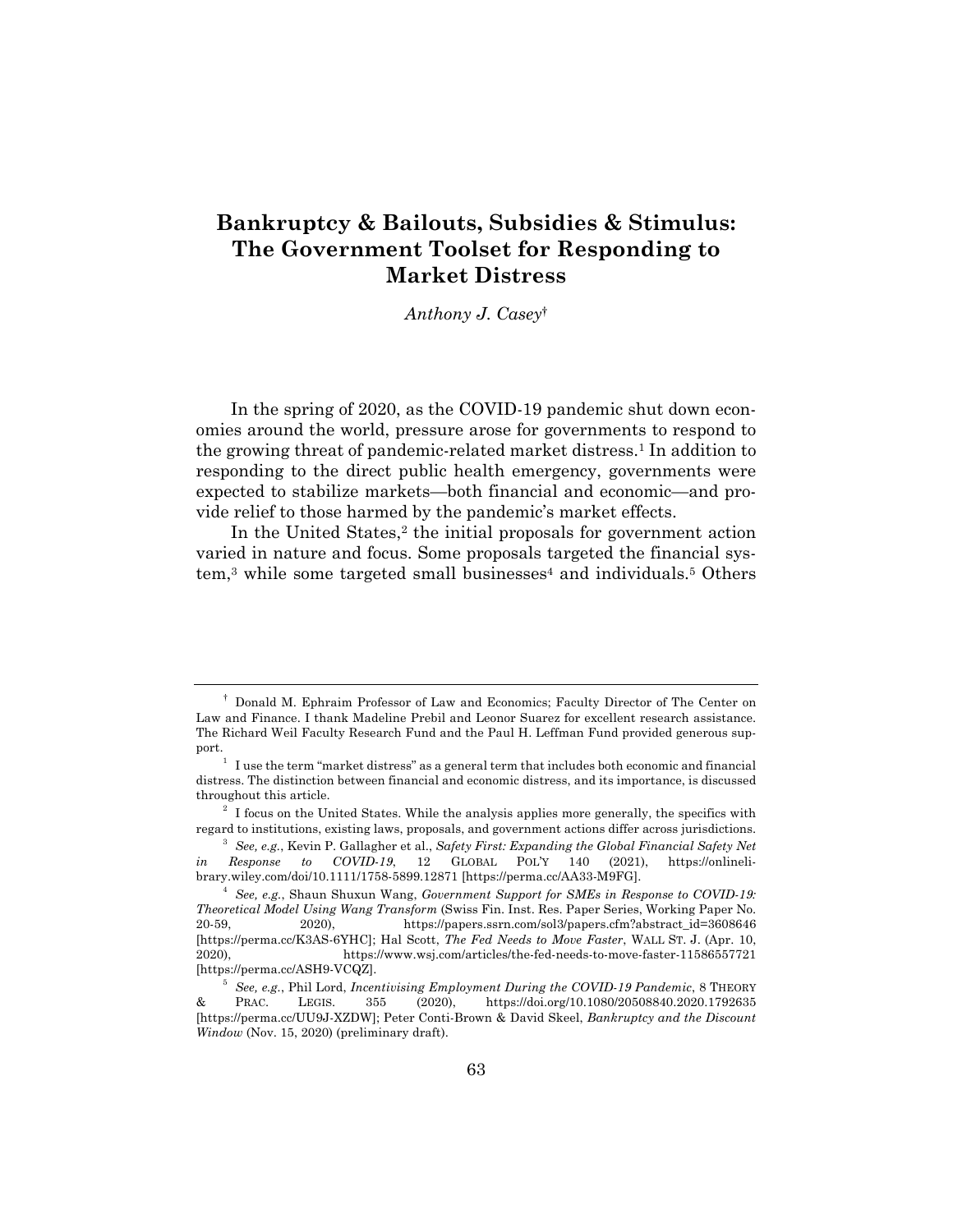were intended to bail out large businesses<sup>6</sup> and specific industries.<sup>7</sup> Still other proposals took a more institutional focus.8 In the context of bankruptcy law, many imagined building up the bankruptcy system as a primary bulwark against a seemingly imminent wave of economic and financial distress.9

With the exception of measures related to financial markets, the actual responses formed a chaotic mix of disconnected half measures that neither stabilized the economy nor provided meaningful relief to those most affected.10 While that failure may be attributed in part to general government dysfunction and legislative gridlock, a large part of the problem arises from the lack of a clearly identified purpose and framework to guide government responses.

To prepare for the next crisis, we must use this failure to better understand the toolset available to governments dealing with economic and financial threats. The main lessons to take away are that the choice of tools deployed by governments to alleviate a crisis should depend on the nature of the specific problem at hand and that scattershot approaches are unlikely to work.

<sup>6</sup> *See, e.g.*, Ken Judd & Karl Schmedders, *Why the U.S. Government Needs a New Corporate Bailout Structure—One That Doesn't Rely on Loans*, FORTUNE (Apr. 16, 2020), https://fortune.com /2020/04/16/coronavirus-economic-impact-government-bailout-business-loans-preferred-stock/ [https://perma.cc/45FP-PGEY].

<sup>7</sup> *See, e.g.*, Megersa Abate et al., *Government Support to Airlines in the Aftermath of the COVID-19 Pandemic*, 89 J. AIR TRANSPORT MGMT. 101931 (2020), https://www.sciencedirect.com/science/article/pii/S0969699720305147 [https://perma.cc/2EC9-UB5W] (endorsing government support for the airlines industry); *see also* Fabian Stephany et al., *The Corisk-Index: A Data-Mining Approach to Identify Industry-Specific Risk Assessments Related to COVID-19 in Real-Time* (Working Paper No. 2003.12432v3, 2020), https://ideas.repec.org/p/arx/papers/2003.12432.html [https://perma.cc/NY5S-V9VB] (creating an online index to identify industries most in need of government support due to economic shocks from COVID-19).

<sup>8</sup> *See, e.g.*, Philip Rocco et al., *Stuck In Neutral? Federalism, Policy Instruments, And Counter-Cyclical Responses to COVID-19 in the United States*, 39 POL'Y & SOC'Y 458 (2020), https://www.tandfonline.com/doi/full/10.1080/14494035.2020.1783793 [https://perma.cc/6JT8- 4PWU]; Stuti Khemani, *An Opportunity to Build Legitimacy and Trust in Public Institutions in the Time of COVID-19* (World Bank: Rsch & Pol'y, Brief No. 148256, 2020), https://ssrn.com/abstract=3602352 [https://perma.cc/DJL9-Z6FQ].

<sup>9</sup> *See, e.g.*, Benjamin Iverson et al., *Estimating the Need for Additional Bankruptcy Judges in Light of the COVID-19 Pandemic*, 11 HARV. BUS. L. REV. ONLINE (2020), https://www.hblr.org/wpcontent/uploads/sites/18/2021/01/HBLR-Estimating-the-Need-for-Additional-Bankruptcy-Judges-Proof\_2.pdf [https://perma.cc/9T2J-PFUQ]; *see also* Robin Greenwood et al., *Sizing up Corporate Restructuring in the COVID Crisis* (Nat'l Bureau of Econ. Rsch., Working Paper No. 28104, 2020), https://ssrn.com/abstract=3731274 [https://perma.cc/TAQ7-C62G]; Edward Morrison & Andrea C. Saavedra, *Bankruptcy's Role in the COVID-19 Crisis* (Colum. L. & Econ., Working Paper No. 624, 2020), https://papers.ssrn.com/sol3/papers.cfm?abstract\_id=3567127 [https://perma.cc/JRE4- KEHR].

 $10$  I focus on the events and actions taken in 2020 at the beginning of the pandemic. The narrative of these events will necessarily become incomplete as the pandemic continues and further government measures are adopted. For example, in 2021, the American Rescue Plan Act of 2021 provided an additional \$1.9 trillion in stimulus and relief funding. But the broader lessons and framework will remain valid.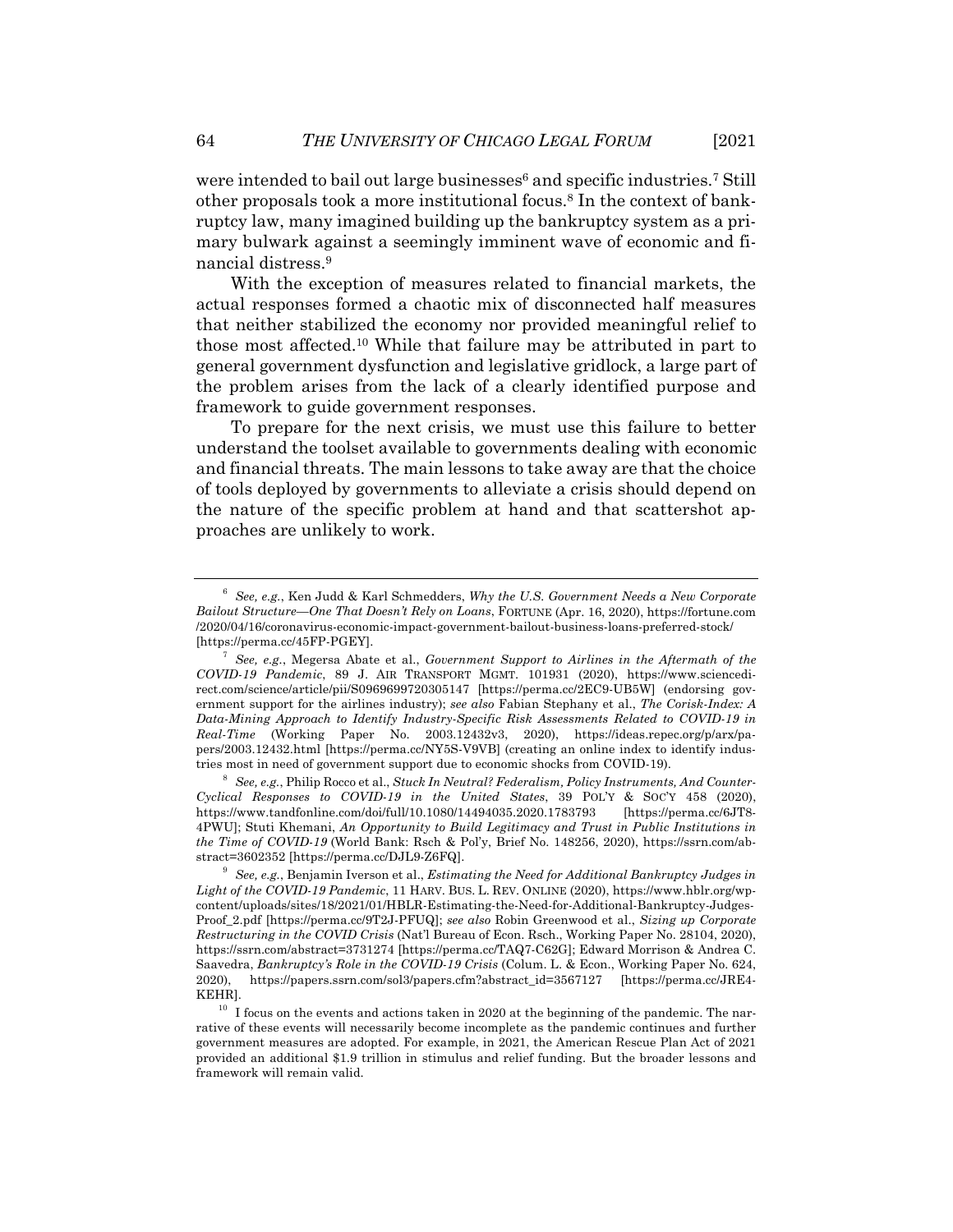As obvious as those lessons may seem, they were largely ignored in 2020. Much of the confusion in pandemic responses is attributable to attempts to use the wrong tools and to implementation of measures that lacked any clear purpose. In particular, governments and commentators lost sight of two important distinctions in deciding how to act. First is the distinction between tools appropriate for addressing economic distress and those appropriate for addressing financial distress. Second is the distinction between a systemic crisis where distress is spreading and an instance of firm-specific distress where the harm—though perhaps large—is contained.

These distinctions present four types of market distress: specific economic, systemic economic, specific financial, and systemic financial. Each type is distinct from the others, and for each there is a category of appropriate government responses (respectively): direct subsidies, general stimulus, bankruptcy proceedings, and financial bailouts. We thus have this matrix:

|           | Specific                                      | Systemic                  |
|-----------|-----------------------------------------------|---------------------------|
| Economic  | Direct Subsidies                              | General Stimulus          |
| Financial | <b>Bankruptcy Proceedings</b><br>(Chapter 11) | <b>Financial Bailouts</b> |

| ABL.<br> |  |
|----------|--|
|----------|--|

The importance of understanding these classifications is most evident in the flawed proposals for pandemic-related fixes to bankruptcy law and in the lack of a centralized economic plan to support failing small businesses around the country.

This Article is an attempt to clarify the appropriate (and the inappropriate) government tools for responding to different forms of market distress. In Part I, I provide a brief review of the market-related responses to the pandemic. I discuss actions the United States government has taken, $<sup>11</sup>$  various proposals that have been considered, and</sup> some of the economic and financial effects that have resulted. In Part II, I lay out a framework for thinking about government responses to market distress. I describe the four types of distress and explain the fit of each type with a specific category of tools. In Part III, I provide a closer look at and place special emphasis on the interaction between pandemic responses and bankruptcy law because bankruptcy's role has

 $11$  Some relevant responses in the United States came from state governments, largely in the form of measures to halt evictions. I discuss those briefly along the way.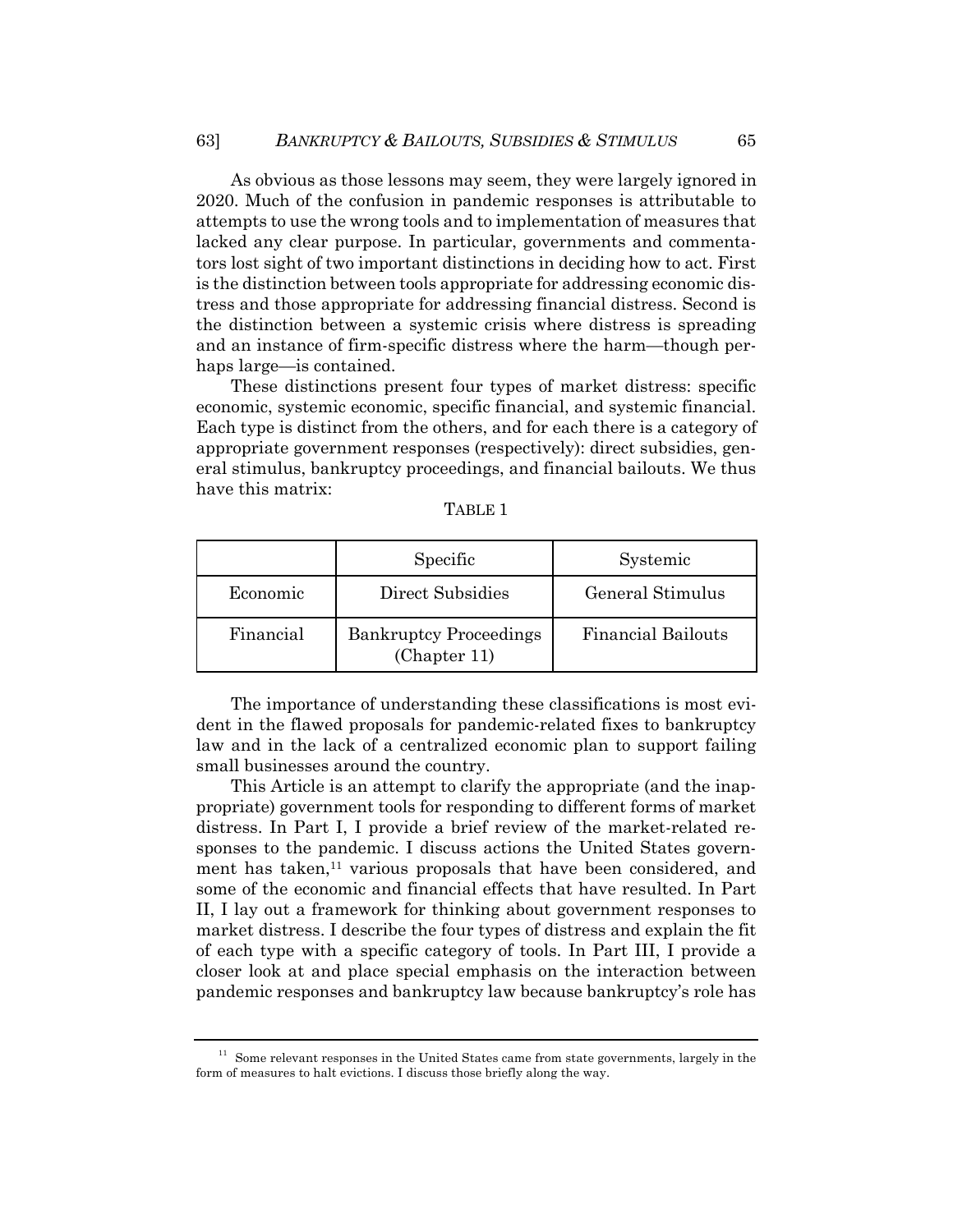been the most obviously misunderstood and provides the starkest example of confused analysis.

#### I. THE RESPONSES AND THE RESULTS (SO FAR)

In the early days of the pandemic, robust debates arose about government relief for markets. Proposals were floated from all directions and suggested all sorts of relief. For good reason—markets were cratering,<sup>12</sup> unemployment was soaring,<sup>13</sup> and uncertainty was extreme<sup>14</sup> experts were racing to get ideas into the public debate.15 While many of

<sup>12</sup> Fred Imbert, *Dow Drops Nearly 3,000 Points, as Coronavirus Collapse Continues; Worst Day Since '87*, CNBC (Mar. 15, 2020), https://www.cnbc.com/2020/03/15/traders-await-futuresopen-after-fed-cuts-rates-launches-easing-program.html [https://perma.cc/J3WU-5VH9]; Gunjan Banerji et al., *Stocks Decline as Investors Digest Collapse in Jobs Market*, WALL. ST. J. (Apr. 3, 2020), https://www.wsj.com/articles/global-stock-markets-dow-update-4-3-2020-11585887307 [https://perma.cc/32RL-HBNP].

 $13$  In March 2020, the unemployment rate increased by 0.9 percentage points to 4.4 percent; in April 2020, the unemployment rate increased by 10.3 percentage points to 14.7 percent. The United States Bureau of Labor Statistics reported that this increase represented "the highest rate and the largest over-the-month increase in the history of the series [beginning in January 1948]." *Employment Situation—March 2020*, U.S. BUREAU OF LAB. STATS. (Apr. 3, 2020), https://www.bls.gov/news.release/archives/empsit\_04032020.htm [https://perma.cc/RF6H-DP4P]; *Employment Situation—April 2020*, U.S. BUREAU OF LAB. STATS. (May 8, 2020), https://www.bls.gov/news.release/archives/empsit\_05082020.htm [https://perma.cc/Z922-64M5].

<sup>14</sup> *See, e.g.*, Robin Wigglesworth, *Coronavirus Creates Biggest Economic Uncertainty in Decades*, FIN. TIMES (Apr. 19, 2020), https://www.ft.com/content/4d77ab77-0ff0-46ff-b30eae712c582457 [https://perma.cc/6WVC-J3EA] (reporting that the "global economic outlook is the murkiest in modern history, with uncertainty over the coronavirus outbreak's ultimate impact causing wild divergences between analysts' forecasts").

<sup>15</sup> *See supra* notes 3–9 and accompanying text; *see also* Letter from the Nat'l Bankr. Conference to Reps. Pelosi and McCarthy and Sens. McConnell and Schumer, regarding Economic Crisis Caused by SARS-CoV-2 Virus (Mar. 22, 2020), https://drive.google.com/file/d /1oyWbkJgFj3Y\_jKr4mRVJpQduXvqGzl1H/view [https://perma.cc/FC8K-SRNS]; Letter from the Nat'l Bankr. Conference to Reps. Pelosi and McCarthy and Sens. McConnell and Schumer, regarding Further Economic Assistance for Individuals and Businesses in Financial Distress as a Result of Crisis Caused by SARS-CoV-2 Virus (Apr. 14, 2020), https://drive.google.com/file /d/1OSA\_Yhft3eMn3aqv3bRTcLZeQWXSA8Om/view [https://perma.cc/KK9L-JP79]; Kenneth Ayotte & David Skeel, *Bankruptcy Law Needs a Boost for Coronavirus*, WALL. ST. J. (Mar. 30, 2020), https://www.wsj.com/articles/bankruptcy-law-needs-a-boost-for-coronavirus-11585608800 [https://perma.cc/ZB3Y-GDRG]; Morrison & Saavedra, *supra* note 9; Adam Levitin & Satyam Khanna, *How to Get Money to Small Businesses Fast*, N.Y. TIMES (Mar. 24, 2020), https://www.nytimes.com/2020/03/24/opinion/coronavirus-small-businesses.html [https://perma.cc/8ZHZ-VATM]; Letter from Brook Gotberg, Chair, Bankr. & COVID-19 Working Grp., to Reps. Pelosi and McCarthy and Sens. McConnell and Schumer (May 26, 2020), http://blogs.harvard.edu/bankruptcyroundtable/files/2020/06/Small-Business-Letter-Final-5.26.20-pm.pdf [https://perma.cc/8A67- PCQW]; Letter from Jared A. Ellias, Chair, Large Corps. Comm. of Bankr. & COVID-19 Working Grp., to Reps. Pelosi and McCarthy and Sens. McConnell and Schumer (May 20, 2020), http://blogs.harvard.edu/bankruptcyroundtable/files/2020/05/xLarge-Corporate-Commit-

tee\_05.18.2020.pdf [https://perma.cc/X47X-VF9T]; Letter from Jared A. Ellias, Chair, Large Corps. Comm. of Bankr. & COVID-19 Working Grp., to Reps. Pelosi and McCarthy and Sens. McConnell and Schumer (June 10, 2020), https://considerchapter13.org/wp-content/uploads/2017/09/Letterto-Congress-re-Number-of-Bankruptcy-Judges-6.10.20-FINAL.pdf [https://perma.cc/VXD2-43CG] (attaching memorandum authored by Benjamin Iverson et al.); Pamela Foohey et al., *The Debt*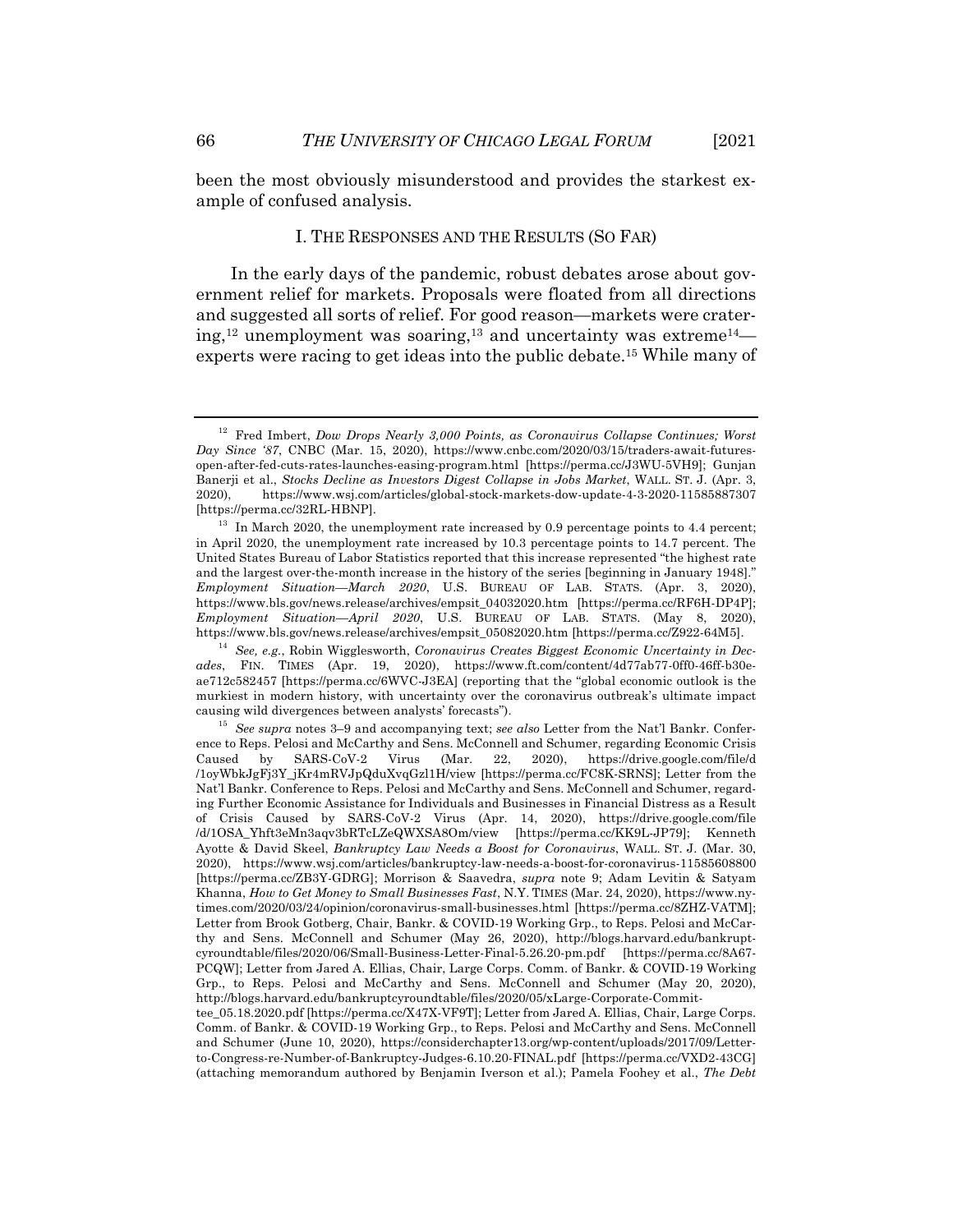the proposals had individual merit, few were part of anything resembling a cohesive approach.

It is not surprising then that the initial response in the United States—which took the form of legislation and administrative action at both the federal and state levels—was mostly a hodgepodge of measures that provided disconnected patches of relief. Thus, for example, the CARES Act, signed into law on March 27, 2020,16 made \$50 billion available for relief to large airlines, and  $$17$  billion to Boeing,<sup>17</sup> while providing nothing to elderly and disabled adults. As Professor Daniel Hemel put it, "The result is that the largest aid package in U.S. history—intended to afford relief from the consequences of COVID-19 gives nothing at all to millions of people in the population segment most vulnerable to the novel coronavirus."18

The most significant economic relief in the CARES Act—and the closest to getting things right—was the Paycheck Protection Program (PPP).19 Under that program, small businesses were offered direct relief. But the rollout was chaotic,<sup>20</sup> large portions of funds went to large companies and wealthy law firms that did not need relief,<sup>21</sup> and some of

*Collection Pandemic*, 11 CAL. L. REV. ONLINE 222 (2020), https://www.californialawreview.org/debt-collection-pandemic/ [https://perma.cc/474W-QXFL]; Morgan Ricks & Lev Menand, *Let's Pay the Stimulus in Digital Dollars*, BLOOMBERG (Mar. 24, 2020), https://www.bloomberg.com/opinion/articles/2020-03-24/coronavirus-stimulus-let-s-pay-it-in-digital-dollars

<sup>[</sup>https://perma.cc/B4NL-3XGJ]; *How Far Could the Fed Go in Responding to COVID-19?*, KNOWLEDGE@WHARTON (Mar. 23, 2020), https://knowledge.wharton.upenn.edu/article/contibrown-fed-actions/ [https://perma.cc/W59T-APE2].

<sup>16</sup> Coronavirus Aid, Relief, and Economic Security Act (CARES Act), Pub. L. No. 116-136, 134 Stat. 281 (2020).

<sup>17</sup> Ultimately, Boeing never accessed the funds. Yeganeh Torbati & Aaron Gregg, *How a \$17 Billion Bailout Fund Intended for Boeing Ended Up in Very Different Hands*, WASH. POST (Nov. 25, 2020), https://www.washingtonpost.com/business/2020/11/25/boeing-national-security-bailoutloans/ [https://perma.cc/X8CR-J8H4] ("Aircraft manufacturers including Boeing were the fund's intended recipients but balked at the terms and did not apply.").

<sup>&</sup>lt;sup>18</sup> Daniel Hemel, *Stiffed by the Senate Stimulus: The Surprising Group Left Out of the Coronavirus Rescue Bill*, N.Y. DAILY NEWS (Mar. 26, 2020), https://www.nydailynews.com/opinion/nyoped-stiffed-by-the-senate-stimulus-20200326-624qm3qnvbhw7py2unylqpd6iy-story.html [https://perma.cc/L6TT-YJMX].

<sup>19</sup> For a summary of the PPP, see Ilya Beylin, *The Ignominious Life of the Paycheck Protection Program*, 23 N.Y.U. J. LEG. & PUB. POL'Y (forthcoming 2021).

<sup>20</sup> Stacy Cowley et al., *Small-Business Loan Program, Chaotic From Start, Gets 2nd Round*, N.Y. TIMES (Apr. 26, 2020), https://www.nytimes.com/2020/04/26/business/ppp-small-businessloans.html [https://perma.cc/X5RY-FN4S]; Stacy Cowley, *Small-Business Loans Will Be Forgiven, but Don't Ask How*, N.Y. TIMES (Oct. 9, 2020), https://www.nytimes.com/2020/10/09/business/small-business-ppp-loans-forgiveness.html [https://perma.cc/HK5W-BFBF]; *see also* Beylin, *supra* note 19 (collecting and analyzing the merits of various criticisms of the PPP).

<sup>21</sup> Erik Sherman, *Many Public Companies That Got PPP Loans Had Lots in the Bank*, FORBES (Apr. 24, 2020), https://www.forbes.com/sites/eriksherman/2020/04/24/public-companies-ppploans-money/?sh=4a7e162640d2 [https://perma.cc/EX6Q-WRHD] (noting that despite Treasury guidance—which suggested that public companies with substantial market value should be able to obtain credit elsewhere—hundreds of high-revenue public companies accessed PPP funds); Stacy Cowley & Ella Koeze, *1 Percent of P.P.P. Borrowers Got Over One-Quarter of the Loan Money*,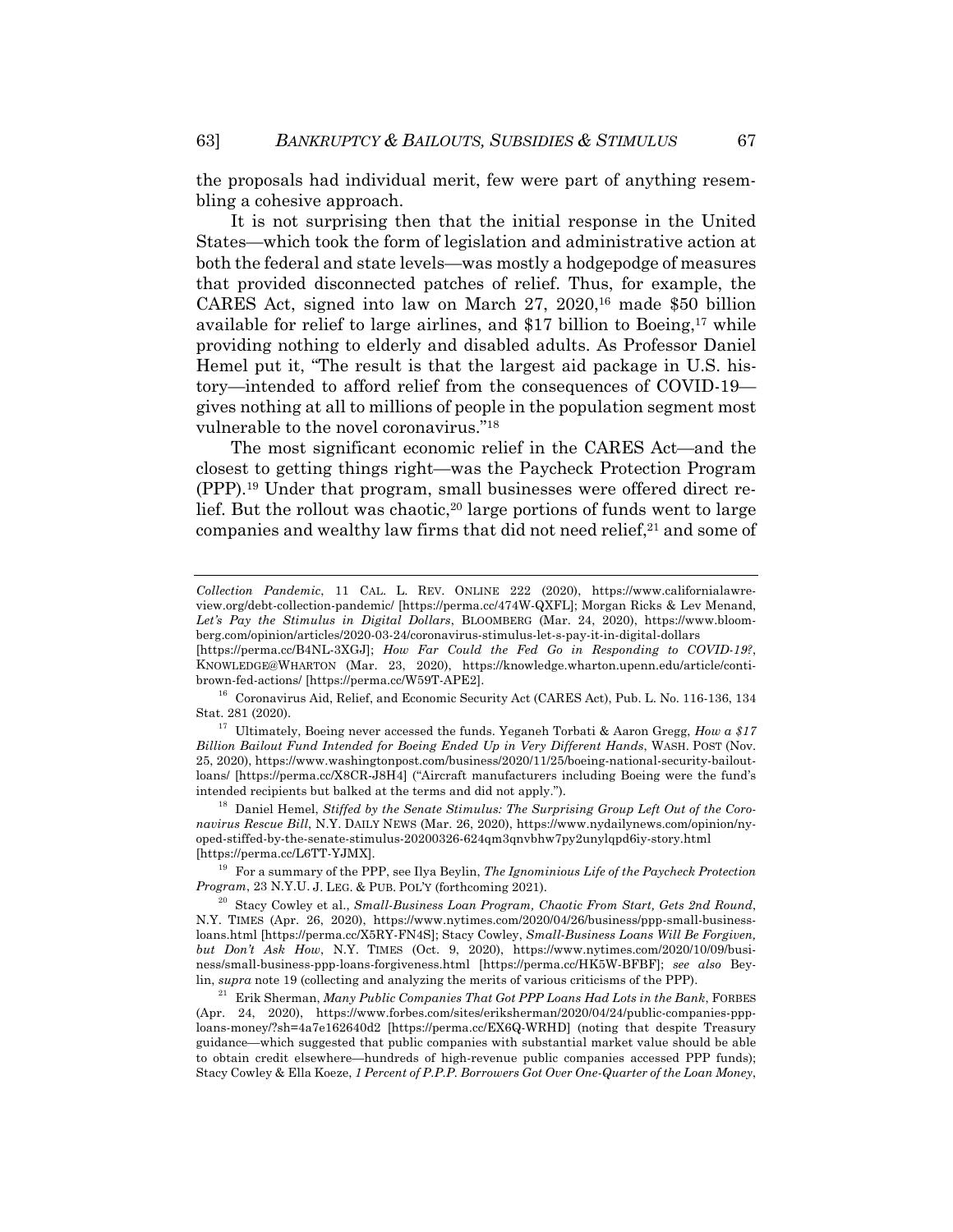the firms that most needed it were denied relief because of rules preventing firms in bankruptcy from accessing the program.<sup>22</sup>

States and administrative agencies also provided other forms of economic relief. For example, most states temporarily halted evictions to some degree through executive or legislative action, and others provided similar relief through judicial measures.23 And on September 4, 2020, the Centers for Disease Control and Prevention (CDC) and the Department of Health and Human Services (HHS) released an agency order that temporarily halted certain residential evictions in all fifty states, the District of Columbia, and most U.S. territories.<sup>24</sup>

Notably, the new PPP provisions authorized by H.R. 133, the Consolidated Appropriations Act, 2021 (enacted on December 27, 2020, as Public Law 116-260) prohibit publicly-traded companies with securities listed on a national securities exchange from accessing PPP funds. *See* Interim Final Rule, Business Loan Program Temporary Changes; Paycheck Protection Program Second Draw Loans, 86 Fed. Reg. 3712 (Jan. 14, 2021).

 $^{22}\,$  PPP funds were administered by the Small Business Administration. Based on its reading of its existing statutory authority and the authority granted to it by the CARES Act, the SBA made PPP relief available only to borrowers not presently in bankruptcy. While some bankruptcy courts tried to get around this rule, the Fifth and Eleventh Circuit Courts held that bankruptcy courts may not compel the SBA to make PPP loans available to debtors in bankruptcy. *See In re* Gateway Radiology Consultants, P.A., 983 F.3d 1239 (11th Cir. 2020); *see also* Ronald A. Spinner et al., *Eleventh Circuit Joins Fifth in Holding That the SBA May Deny Paycheck Protection Program Loans to Debtors in Bankruptcy*, NAT'L L. REV. (Dec. 23, 2020), https://www.natlawreview.com/article/eleventh-circuit-joins-fifth-holding-sba-may-deny-paycheck-protection-program-loans [https://perma.cc/TGG8-8DXS].

In its newest round of PPP authorization, Congress provided that—subject to the SBA Administrator's approval—certain debtors in bankruptcy may be eligible for PPP loans. The SBA, however, has withheld such approval. In its interim final rules, the SBA expressly stated that debtors in bankruptcy are ineligible for PPP loans. *See* Ronald A. Spinner et al., *Congress Permits SBA to Make PPP Loans to Debtors in Bankruptcy, SBA Says "No"*, NAT'L L. REV. (Jan. 15, 2021), https://www.natlawreview.com/article/congress-permits-sba-to-make-ppp-loans-to-debtors-bankruptcy-sba-says-no [https://perma.cc/5W55-X73L].

<sup>23</sup> *See* Practical Law Real Estate, *COVID-19: Commercial and Residential Tenant Eviction Moratoriums Select State and Local Laws Tracker (US)*, WESTLAW (last updated June 4, 2021).

 $24$  Centers for Disease Control and Prevention, Temporary Halt in Residential Evictions to Prevent the Further Spread of COVID-19, 85 Fed. Reg. 55292 (Sept. 4, 2020), https://www.federalregister.gov/documents/2020/09/04/2020-19654/temporary-halt-in-residential-evictions-to-prevent-the-further-spread-of-covid-19 [https://perma.cc/S63B-WVFL]. That order was set to expire on December 31, 2020 but was extended to January 31, 2021 by the December relief legislation. Jemima McEvoy, *Stimulus Bill Extends Eviction Moratorium by One Month—Experts Worry What Comes After*, FORBES (Dec. 22, 2020), https://www.forbes.com/sites/jemimamcevoy/2020/12/22 /stimulus-bill-extends-eviction-moratorium-by-one-month-experts-worry-what-comes-after /?sh=9d2a77c493c5 [https://perma.cc/Z534-QQFJ]. On January 20, 2021, at President Biden's urging, the CDC extended the eviction moratorium again until at least March 31, 2021. Media Statement, Ctrs. For Disease Control & Prevention, CDC Director Rochelle P. Walensky, MD, MPH, on

N.Y. TIMES (Dec. 2, 2020), https://www.nytimes.com/2020/12/02/business/paycheck-protection-program-coronavirus.html [https://perma.cc/7DAD-TUXR] (reporting that "powerful law firms like Boies Schiller Flexner, restaurants like the steakhouse chain started by Ted Turner, as well as the operator of New York's biggest horse tracks" were among the 600 businesses that received the maximum loan amount of \$10 million); *see also* Zachary Warmbrodt, *SBA Presses Big Businesses to Justify Aid, Sparking Uproar*, POLITICO (Oct. 30, 2020), https://www.politico.com/news/2020 /10/30/sba-big-businesses-ppp-loans-433736 [https://perma.cc/62HM-47Q5] (stating that the Small Business Administration's ("SBA's") effort to scrutinize large businesses that obtained PPP loans have rattled banks and PPP borrowers alike).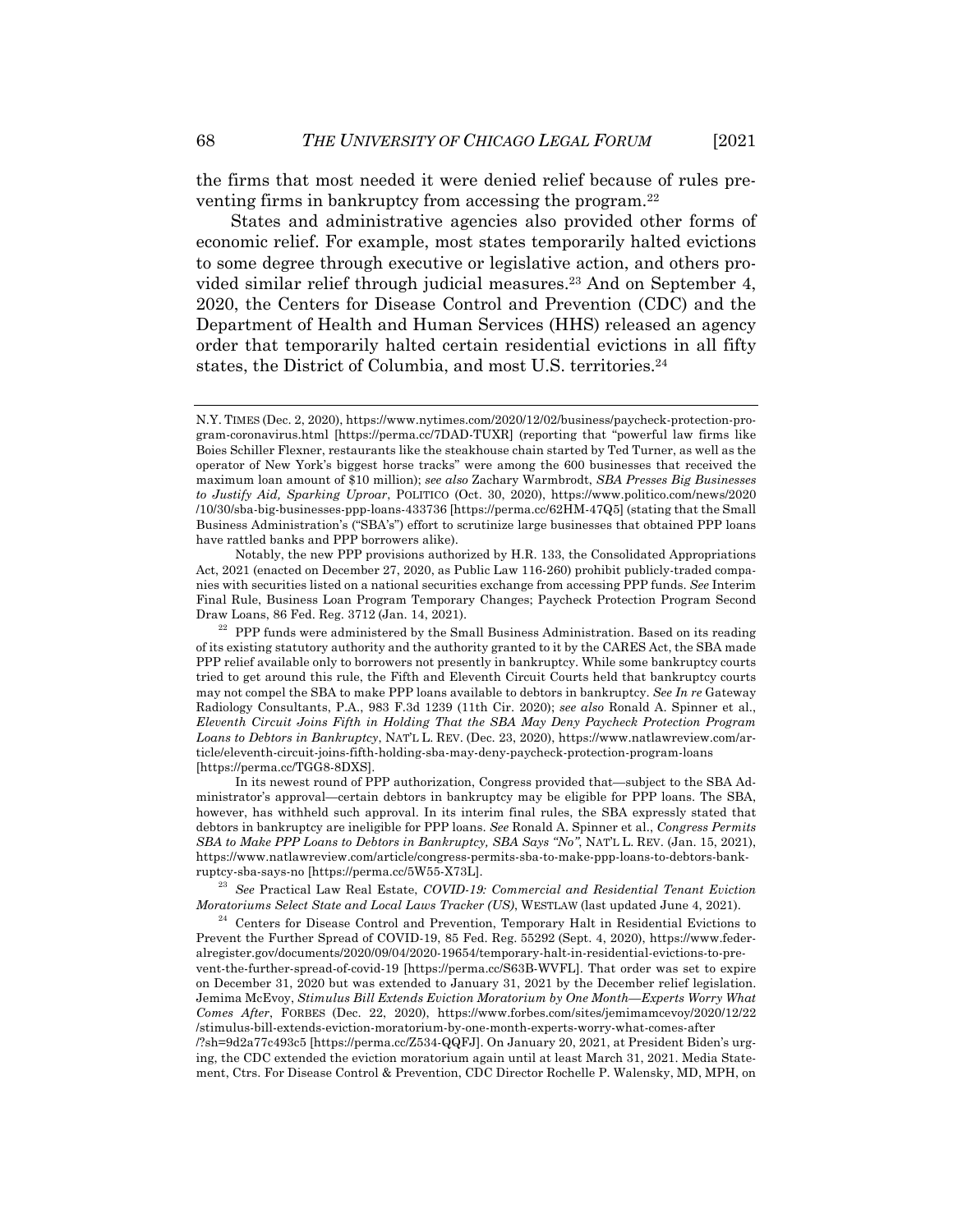One exception to the chaos was the financial response. Centralized in the hands of the Federal Reserve and Treasury Department, the financial relief was swift and comprehensive, with some of the core programs going into effect before any legislation was enacted. Thus, on March 17 and 18, 2020, the Federal Reserve announced three major lending facilities to be established pursuant to its authority under Section 13(3) of the Federal Reserve Act.25 These facilities had the effect of providing massive liquidity support to the financial system and reversed an unprecedented liquidity disruption that was unfolding the week of March 16.<sup>26</sup> These measures were later supplemented by additional credit facilities, such as the Primary Market Corporate Credit Facility and the Secondary Market Corporate Credit Facility, and by other funding and programs authorized under the CARES Act.27

There are various possible explanations for the exceptional and swift nature of the financial response. Likely, the independent and centralized authority of the Federal Reserve, the quick legislative grant of funding and authority to support the facilities,<sup>28</sup> and experience from

Extending the Eviction Moratorium (Jan. 20, 2021), https://www.cdc.gov/media/releases/2021 /s0121-eviction-moratorium.html [https://perma.cc/5YA6-SKU5]. One court has held that the CDC exceeded the federal governments constitutional power in issuing the moratorium. Terkel v. Ctrs. for Disease Control and Prevention, No. 6:20-CV-00564, 2021 WL 742877, at \*1 (E.D. Tex. Feb. 25, 2021), *appeal filed*, No. 21-40137 (5th Cir. Mar. 3, 2021). An appeal of that case is currently pending.<br><sup>25</sup> The three facilities were the Money Market Mutual Fund Liquidity Facility, the Primary

Dealer Credit Facility, and the Commercial Paper Funding Facility. Press Release, Fed. Rsrv., Federal Reserve Board Announces Establishment of a Primary Dealer Credit Facility (PDCF) to Support the Credit Needs of Households and Businesses (Mar. 17, 2020), https://www.federalreserve.gov/newsevents/pressreleases/monetary20200317b.htm [https://perma.cc/7L6G-RY86]; *Money Market Mutual Fund Liquidity Facility*, FED. RSRV., https://www.federalreserve.gov/monetarypolicy/mmlf.htm [https://perma.cc/99JU-FRCK] (last updated May 10, 2021); Press Release, Fed. Rsrv., Federal Reserve Board Announces Establishment of a Commercial Paper Funding Facility (CPFF) to Support the Flow of Credit to Households and Businesses (Mar. 17, 2020), https://www.federalreserve.gov/newsevents/pressreleases/monetary20200317a.htm

<sup>[</sup>https://perma.cc/JV8T-RXFK]; Justin Muzinich, Deputy Secretary, U.S. Dep't of Treasury, Remarks at the 2020 U.S. Treasury Market Conference (Sep. 29, 2020), https://home.treasury.gov /news/press-releases/sm1138 [https://perma.cc/RX53-QSBV]; *see also* Lorie K. Logan, Executive Vice President, Fed. Rsrv. Bank of N.Y., Speech on Treasury Market Liquidity and Early Lessons from the Pandemic Shock (Oct. 23, 2020), https://www.newyorkfed.org/newsevents /speeches/2020/log201023 [https://perma.cc/RXF3-9CKK].

<sup>26</sup> *See* Muzinich, *supra* note 25.

<sup>27</sup> *See* Thomas Wade, *Timeline: The Federal Reserve Responds to the Threat of Coronavirus*, AM. ACTION F. (Oct. 1, 2020), https://www.americanactionforum.org/insight/timeline-the-federalreserve-responds-to-the-threat-of-coronavirus/ [https://perma.cc/BRS7-ND8Y]. For a brief overview of the Federal Reserve's activities with regards to its outstanding lending facilities, see FED. RSRV., PERIODIC REPORT: UPDATE ON OUTSTANDING LENDING FACILITIES AUTHORIZED BY THE BOARD UNDER SECTION 13(3) OF THE FEDERAL RESERVE ACT (Jan. 9, 2021), https://www.federalreserve.gov/publications/files/pdcf-mmlf-cpff-pmccf-smccf-talf-mlf-ppplf-msnlf-mself-msplf-nonlf-noelf-01-11-21.pdf [https://perma.cc/CT8T-XKHN].

<sup>&</sup>lt;sup>28</sup> The Deputy Secretary of the Treasury noted, " $\prod$ t is reassuring to know that faced with the first significant shock since the Dodd-Frank reforms, policy makers were able to act swiftly and forcefully to produce a bipartisan and successful result." Muzinich, *supra* note 25.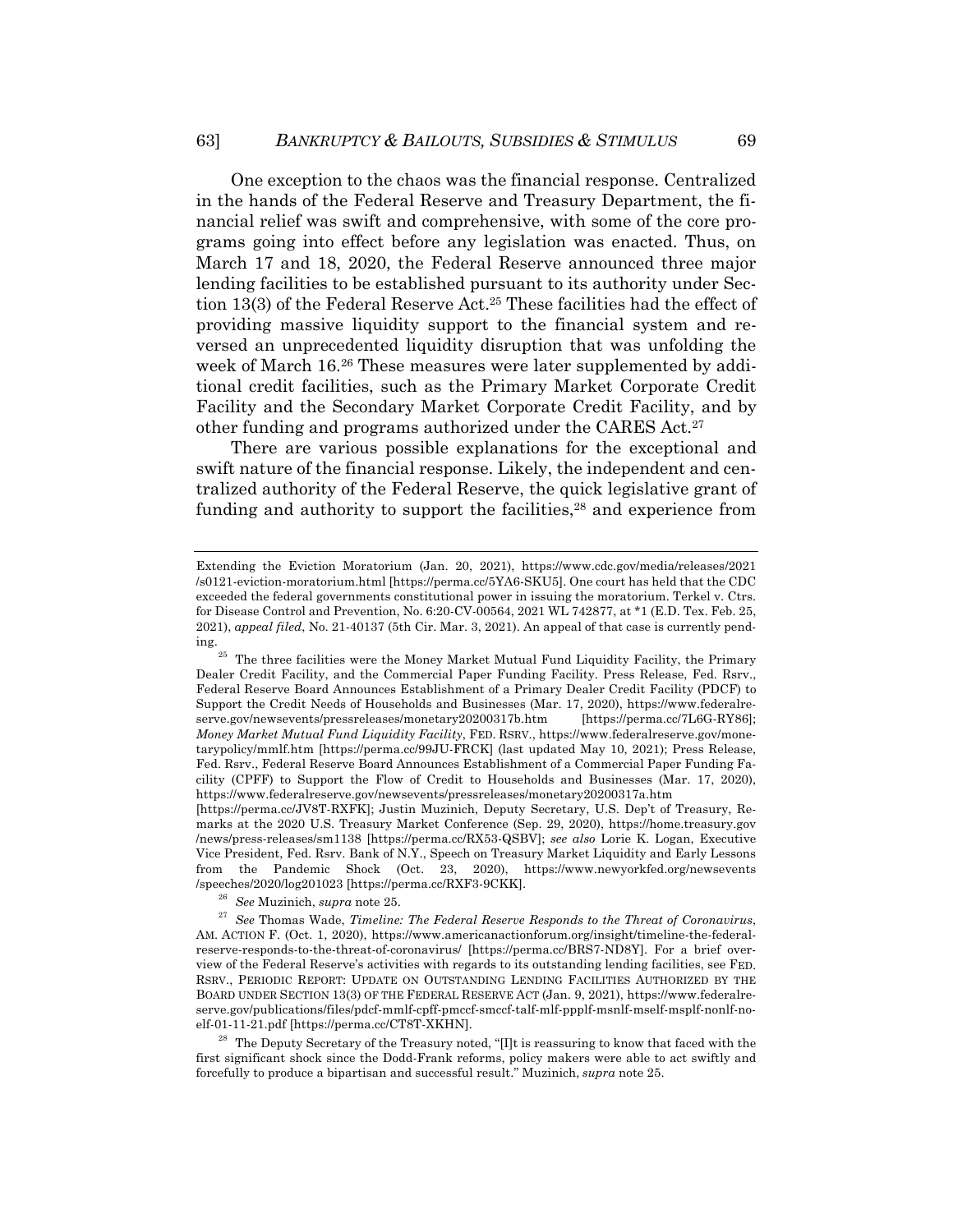the 2008 financial crisis all played a role. It is also possible that major financial players were organized to quickly advise (or lobby) the government on cohesive responses, or that the relative opacity of financial measures shields them from the controversy and political bickering that plague measures such as direct payments to individuals.

The comparative success of the Federal Reserve in implementing financial relief as compared to purely legislative measures is consistent with the idea—which I argued for after the 2008 financial crisis—that financial bailouts are best accomplished outside the legislative process: "Generally speaking, a regulator [as opposed to the legislature] should engage in bailouts for the same reason that regulators typically engage in executive action—they can act more quickly and flexibly than Congress can, and are less likely to be influenced by irrelevant political factors."29

Notable in all of this is that bankruptcy provisions were almost nonexistent. Most bankruptcy experts thought bankruptcy law and bankruptcy courts would play a large role in dealing with the economic effects of the pandemic.30 There were broad calls for bankruptcy relief measures and a worry that without such measures catastrophe could hit. Indeed, in the bankruptcy context, a consensus had emerged on one prediction: an unprecedented wave of Chapter 11 bankruptcy cases was on its way.31

<sup>29</sup> Anthony Casey & Eric Posner, *A Framework for Bailout Regulation*, 91 NOTRE DAME L. REV. 479, 533–34 (2015).

<sup>30</sup> *See infra* note 31.

<sup>31</sup> *See, e.g.*, Mary Williams Walsh, *A Tidal Wave of Bankruptcies is Coming*, N.Y. TIMES (June 18, 2020), https://www.nytimes.com/2020/06/18/business/corporate-bankruptcy-coronavirus.html [https://perma.cc/82XG-PFE6]; Iverson et al., *supra* note 9; Letter from Jared A. Ellias (June 10, 2020), *supra* note 15; Jared A. Ellias & George Triantis, *Congress Is Ignoring the Best Solution For Troubled Companies: Bankruptcy*, FORTUNE (May 14, 2020), https://fortune.com/2020/05/14/bankruptcy-cares-act-aid-coronavirus/ [https://perma.cc/4XA5-Y3B9]; Geoff Colvin, *Pandemic Fallout Is About to Overwhelm the Bankruptcy System—And Hit Small Businesses Hardest*, FORTUNE (Nov. 24, 2020), https://fortune.com/2020/11/24/bankruptcy-covid-economy-small-business/ [https://perma.cc/K8BK-5P62]; Dina Gerdeman, *Coronavirus Could Create a 'Bankruptcy Pandemic'*, HARV. BUS. SCH.: WORKING KNOWLEDGE (May 28, 2020), https://hbswk.hbs.edu/item/coronavirus-could-create-a-bankruptcy-pandemic [https://perma.cc/X2AV-8PAY]. Some expressed doubt about the size of the wave. *See* Phil Ciciora, *What Effect Will COVID-19 Have on Consumer Bankruptcies?*, ILL. NEWS BUREAU (Apr. 29, 2020), https://news.illinois.edu/view/6367/808303 [https://perma.cc/EF4Z-AY53] (interviewing Professor Robert M. Lawless); Mark Henricks & Daphne Foreman, *After the Covid-19 Deluge, a Bankruptcy Tidal Wave?*, FORBES (Sep. 23, 2020), https://www.forbes.com/sites/advisor/2020/09/23/after-the-covid-19-deluge-a-bankruptcy-tidalwave/?sh=2980d49f4aba [https://perma.cc/5MLG-8HKT] (quoting Professor Lawless); David Skeel, *Bankruptcy and the Coronavirus: Part II*, ECON. STUD. AT BROOKINGS (July 2020), https://www.brookings.edu/wp-content/uploads/2020/07/ES-6.6.20-Skeel-1.pdf

<sup>[</sup>https://perma.cc/XT99-USJC]. But the vast majority of experts were predicting the wave.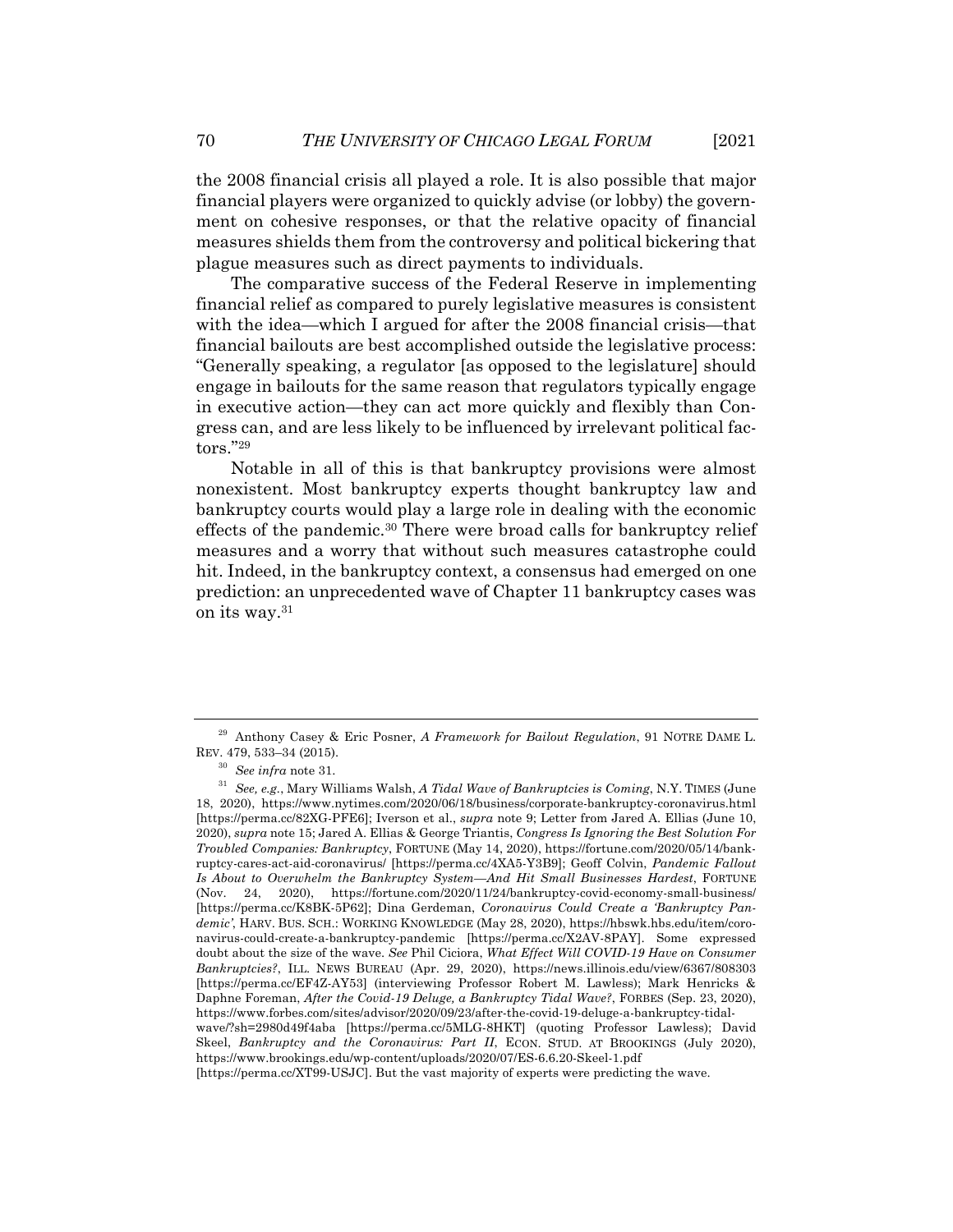To respond to this deluge, some called for the appointment of more bankruptcy judges and the funding of other resources.<sup>32</sup> Others proposed various measures that would change bankruptcy rules, such as a program of "pre-packaged bankruptcies for small firms,"33 the extension of various deadlines for certain payments and actions by debtor,34 or measures to provide funding to debtors, such as the creation of a government financed Debtor-in-Possession Financing Facility.35

In the end, the only provisions in the CARES Act related to bankruptcy were a provision temporarily expanding eligibility for small business proceedings intended to ease bankruptcy,<sup>36</sup> a provision temporarily excluding relief payments from income for individuals in Chapter 13 bankruptcy proceedings,<sup>37</sup> and a provision temporarily allowing individuals to request a modification to a Chapter 13 plan if they experienced hardship related to the pandemic.<sup>38</sup> The Act also had the highly criticized effect of denying PPP funds to firms in bankruptcy.39

Subsequent relief legislation in 2020 had a similar whack-a-mole feel to it. The December legislation included additional individual stimulus payments that once again excluded adult dependents, a few small bankruptcy provisions,<sup>40</sup> and additional PPP funding that may or may not be available to firms in bankruptcy.41

Given the dynamics discussed above, it is not surprising that the financial crisis has so far been averted while the economic crisis remains. There has not been a liquidity crisis, nor has there been any real lack of capital available to businesses. The same cannot be said of the economic situation. Small business revenues have declined across all industries with variations in severity. Estimates suggest that small

<sup>41</sup> *Supra* note 22. Notably, the American Rescue Plan Act of 2021 contained \$1.9 trillion in broader relief especially for individuals.

<sup>32</sup> Letter from Jared A. Ellias (June 10, 2020), *supra* note 15; *see also* Iverson et al., *supra* note 9.

<sup>33</sup> Greenwood et al., *supra* note 9.

<sup>34</sup> Letter from Brook Gotberg, *supra* note 15.

<sup>35</sup> *See* Peter DeMarzo et al., *Debtor-in-Possession Financing Facility (DIPFF) Proposal* (June 20, 2020), https://www.gsb.stanford.edu/sites/default/files/publication-pdf/dipff.pdf [https://perma.cc/37JU-RNEY].

<sup>&</sup>lt;sup>36</sup> Coronavirus Aid, Relief, and Economic Security Act (CARES Act), Pub. L. No. 116-136, Sec. 1113; 11 U.S.C. § 1182, 134 Stat. 281 (2020).

<sup>37</sup> *Id.* at Sec. 1113; 11 U.S.C. § 1325, 134 Stat. 281 (2020).

<sup>38</sup> *Id.* at Sec. 1113; 11 U.S.C. § 1329, 134 Stat. 281 (2020).

<sup>39</sup> *Supra* note 22.

 $^{40}\,$  In separate legislation, Congress extended existing bankruptcy judgeships and enacted minor changes to the distribution of bankruptcy fees to the United States Trustee. Bankruptcy Administration Improvement Act of 2020, Pub. L. No. 116-325, 134 Stat. 5086 (2021). This does not represent an expansion of the bankruptcy bench. Rather it is just a continuation of the pre-pandemic status quo—a far cry from adding dozens or hundreds of new judges that some called for and it likely would have happened regardless of the crisis.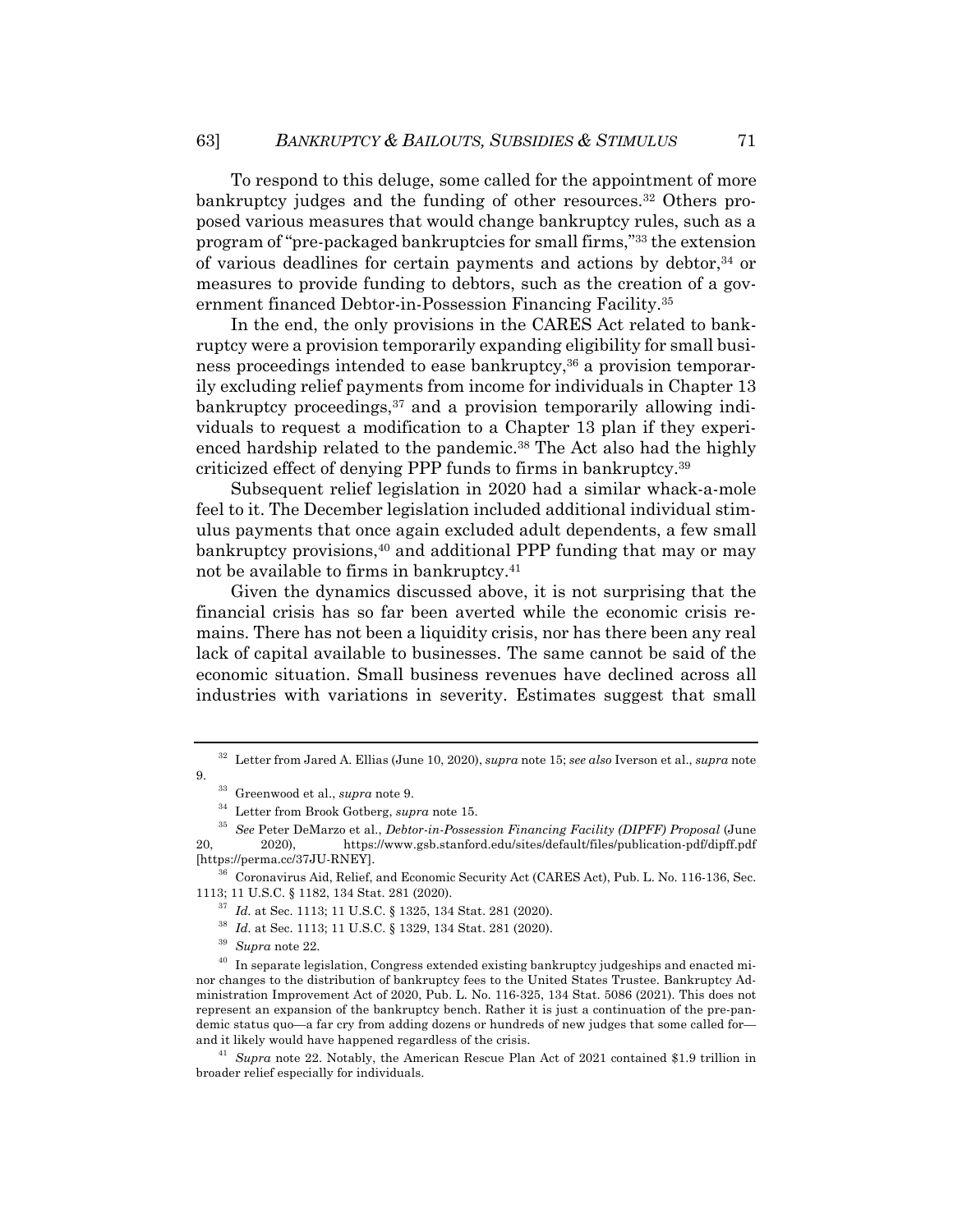business revenues declined between 30 percent and 70 percent in large cities; $42$  still other figures indicate that by mid-April 2020, revenue for a typical small business engaged in personal services had declined over 80 percent.<sup>43</sup>

Perhaps most surprising, though, is how wrong the bankruptcy predictions have been. The wave never materialized.44 Despite the widespread economic distress, bankruptcy filings have not swelled to anything like what was predicted, and courts have not been overwhelmed. The rate of bankruptcy filings for small businesses (and individuals) has actually fallen quite dramatically, and the rate of large corporate bankruptcies—while it has increased—has not reached anywhere near a level that would cripple bankruptcy courts.<sup>45</sup> To be sure, we are still in the midst of the pandemic, and a day of economic reckoning is on the horizon. But it is less clear today that this reckoning will take place in bankruptcy courtrooms. This distinguishes 2020 from 2008, which—despite massive government bailouts and subsidies—saw a steep increase in bankruptcy filings.46

Part of this might be explained by interventions such as the PPP. But many of the predictions in April and May had already factored those programs into the analysis. There is likely more to the story, and

 $42$  Scholars examining the differential impact of the crisis in affluent and economically depressed regions found that "[s]mall business revenues in the highest-income and highest-rent ZIP codes . . . fell by more than 65% between March and mid-April, compared with 30% in the least affluent ZIP codes." Raj Chetty et al., *The Economic Impacts of COVID-19: Evidence from a New Public Database Built from Private Sector Data 3* (Nat'l Bureau of Econ. Rsch., Working Paper No. 27431, 2020).

<sup>43</sup> *Small Business Financial Outcomes During the Onset of COVID-19*, JPMORGAN CHASE (June 2020), https://www.jpmorganchase.com/institute/research/small-business/small-business-financial-outcomes-during-the-onset-of-covid-19#finding-3 [https://perma.cc/D269-P3ZW].

 $44$  While commercial bankruptcies were up 29 percent in 2020, individual bankruptcy filings plummeted. In total, bankruptcy filings in 2020 actually experienced one of the largest drops in history, falling 30 percent compared to 2019. Press Release, Am. Bankr. Inst., Total Bankruptcy Filings Drop 30 Percent in Calendar Year 2020, Commercial Chapter 11s Up 29 Percent (Jan. 6, 2021), https://www.abi.org/newsroom/press-releases/total-bankruptcy-filings-drop-30-percent-incalendar-year-2020-commercial [https://perma.cc/HXJ3-EHHN].

<sup>45</sup> Rachel Layne, *COVID Was Supposed to Increase Bankruptcies. Instead, They've Gone Down*, HARV. BUS. SCH.: WORKING KNOWLEDGE (Nov. 23, 2020), https://hbswk.hbs.edu/item/covid-wassupposed-to-increase-bankruptcies-instead-theyve-gone-down [https://perma.cc/EHE7-VQSZ] (asserting that the increase in Chapter 11 filings was driven by corporations with more than \$50 million in assets; filings for small businesses during this same period actually dropped); *see also Annual Bankruptcy Filings Fall 29.7 Percent*, U.S. COURTS (Jan. 28, 2021), https://www.uscourts.gov/news/2021/01/28/annual-bankruptcy-filings-fall-297-percent [https://perma.cc/5NBL-QU74] ("Bankruptcy filings fell sharply for the 12-month period ending

Dec. 31, 2020. . . . Only one category saw an increase in filings. Chapter 11 reorganizations rose 18.7 percent . . . .").

 $^{46}\,$  During the 2008 crisis, business bankruptcies increased by 54 percent (with public company bankruptcies up 74 percent), and total bankruptcy filings increased 31 percent, from 850,912 total filings in 2007 to 1,117,771 filings in 2008. *US Bankruptcy Filings Up 31 Pct in 2008-Court Data*, REUTERS (Mar. 5, 2009), https://www.reuters.com/article/usa-bankruptcy-filings/us-bankruptcyfilings-up-31-pct-in-2008-court-data-idUSN0533332920090305 [https://perma.cc/CL5D-JVBJ].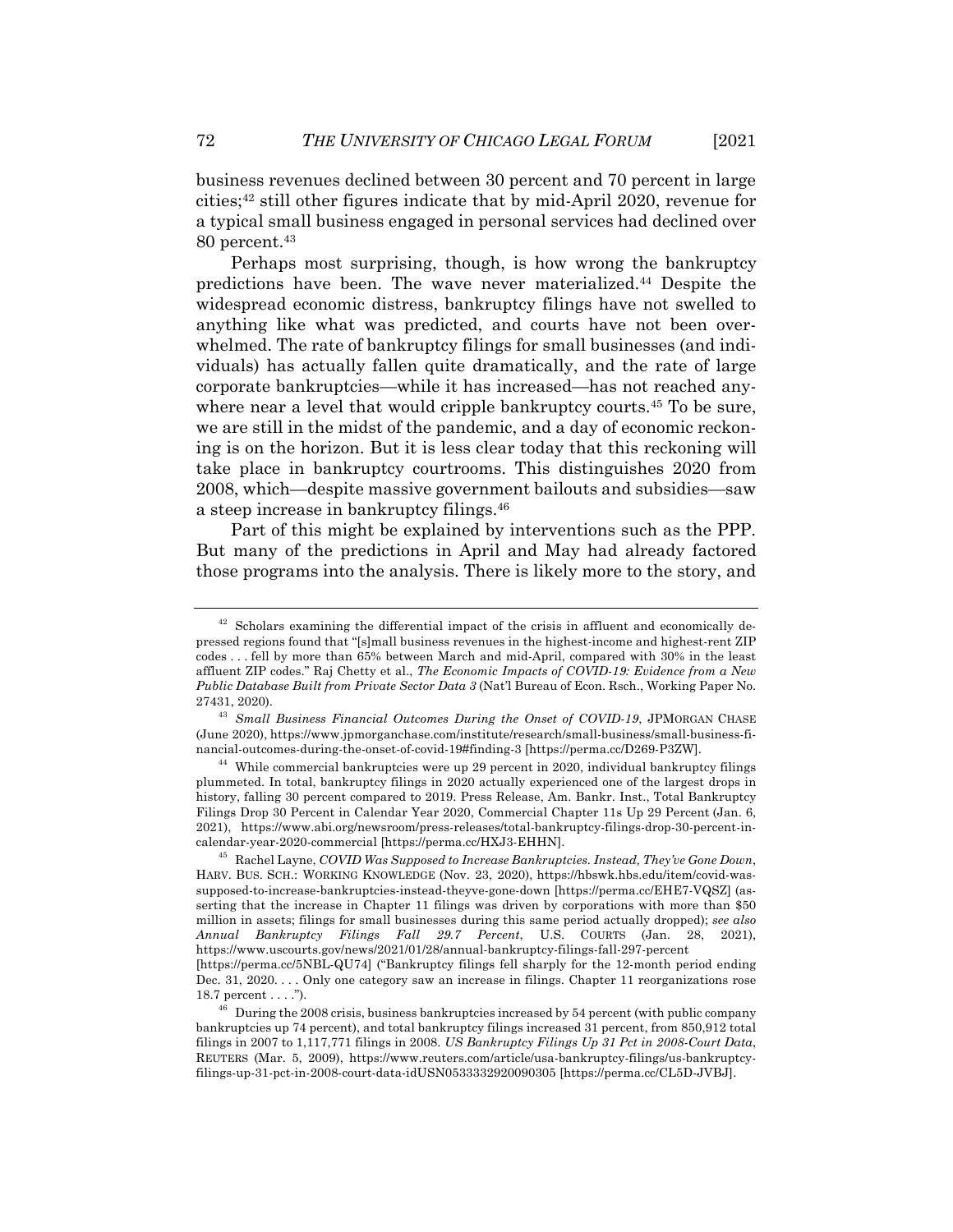it may have to do with a misunderstanding of the exact challenges that a global pandemic presents and what—if anything—the bankruptcy system can do to address those challenges (more on this in Part II). Indeed, part of the story is that we—bankruptcy lawyers and scholars<sup>47</sup> had lost sight for a moment of the real limitations of corporate bankruptcy law and the distinction between financial and economic distress.

The fact that bankruptcy courts were not hit by a torrent of filings does not, however, mean there wasn't great distress. Unemployment numbers skyrocketed and then vacillated throughout the year, and small businesses were decimated. We should find no comfort in the absence of a wave.

#### II. THE FRAMEWORK

To choose the appropriate form of government intervention in response to market distress resulting from a crisis or disaster, one must determine the nature of the distress and the purpose for the intervention. Markets might be faced with a banking crisis—as they were in 2008—that threatens financial liquidity, or an economic crisis that could leave over twenty million people unemployed as in 2020.48 The appropriate response will be different for each type of distress posed by a crisis.

In identifying the nature of market distress, the distress can be classified across two dimensions. First, the distress can be economic or financial. Second, it can be systemic or specific. These dimensions prescribe the appropriate response. A government's goals and the tools to achieve those goals will be very different when the government is responding to specific distress as compared to when it is responding to systemic distress. Similarly, the tools appropriate to relieve financial distress are very different from those appropriate to relieve economic

 $47$  I must count myself in this group as I too signed a letter urging an expansion of the bankruptcy bench. Letter from Jared A. Ellias (June 10, 2020), *supra* note 15. In retrospect, that letter was premature and, for the reasons discussed in this article, the proposed remedy has proven to be unnecessary. A few scholars expressed mild skepticism. *See* Skeel, *supra* note 31; Ciciora, *supra* note 31; Henricks, *supra* note 31. Interestingly, the one group that seemed least worried about the wave was the bankruptcy judges themselves. During conversations and panels, I have heard many bankruptcy judges note that they are not particularly concerned about a crippling wave of cases and some strongly reject the idea that more judges should be appointed.

In April 2020 the number of unemployed persons in the United States increased by 15.9 million to reach 23.1 million unemployed. *Employment Situation—April 2020*, *supra* note 13. Although this figure had decreased to 10.7 million unemployed by December 2020, this figure is nearly twice the pre-pandemic level of unemployment in February 2020. *Employment Situation—December 2020*, U.S. BUREAU OF LAB. STAT. (Jan. 8, 2021), https://www.bls.gov/news.release/archives/empsit\_01082021.htm [https://perma.cc/2XFE-3H2S].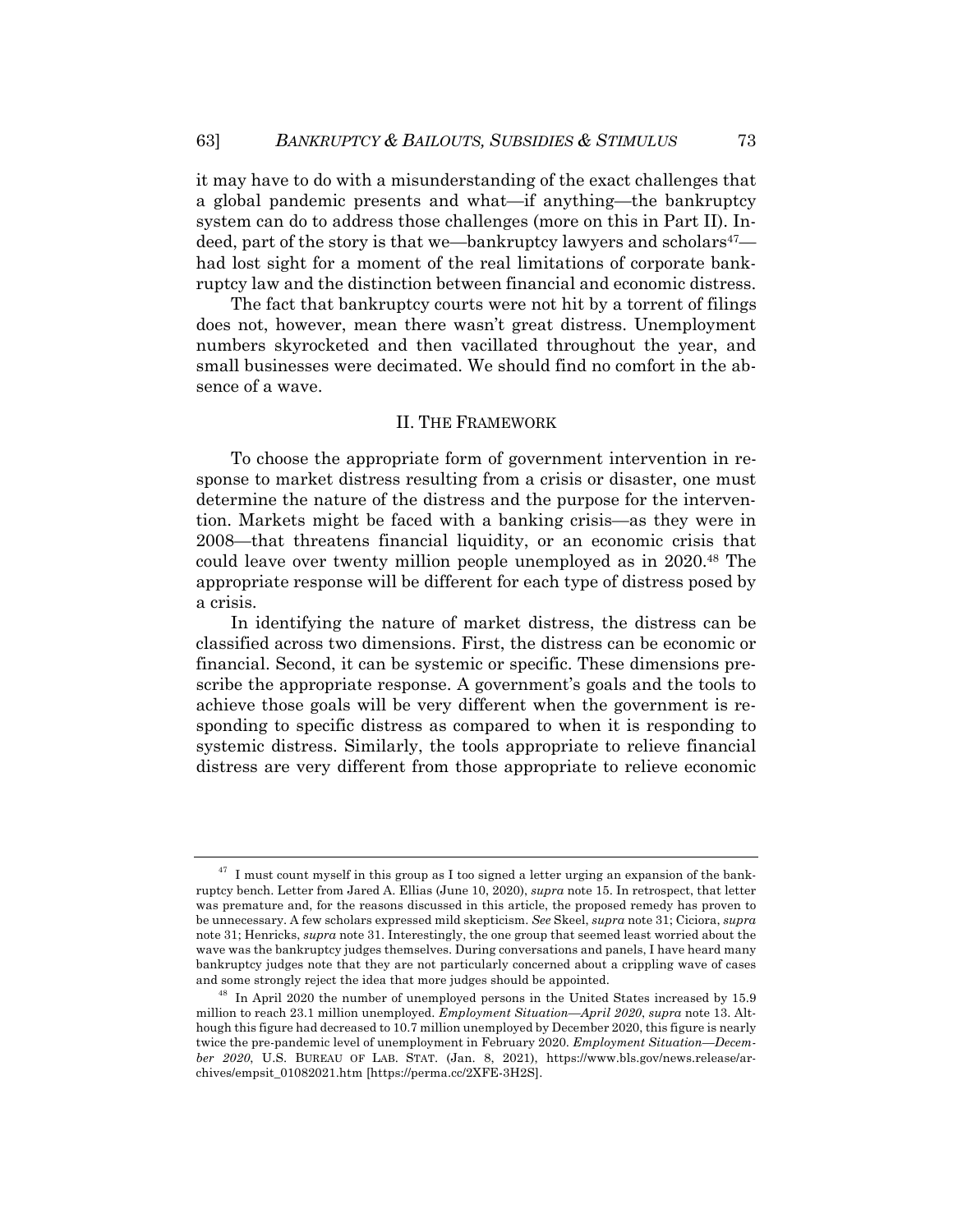distress. For example, bankruptcy law is a tool not well suited to resolving systemic financial distress or any form of economic distress.49

In this Part, I first examine the dimensions of distress. From there, I present each toolset and its suitability for the relevant category of distress.

A. Catgories and Dimensions of Market Distress

1. Economic vs. financial

Economic and financial distress are two distinct problems.50 The distinction is familiar to bankruptcy lawyers.<sup>51</sup>

Economic distress occurs when a firm struggles in the marketplace. The core problem is usually that the firm can no longer sell its goods or services at a price that justifies the cost of producing them. Demand for the firm's product may fall for various reasons including new competition, failed marketing campaigns, and shifts in consumer preferences. Or the firm's cost of producing the goods may rise for reasons including shortages in the supply of production inputs, increases in the cost of labor, and failed operations. As we will see, such shifts in demand and production costs may also result from an exogenous shock like the COVID-19 pandemic.52

In contrast, financial distress occurs when a firm struggles with its capital structures. The core problem here is usually that the firm is burdened by its past debts and cannot finance new projects, even when those projects are profitable. Financial distress can exist even when a firm is economically sound. There may be demand for its products at prices that exceed the cost of production, but the firm cannot borrow money to finance the projects because of its prior debts. This problem known as debt overhang—arises because the existing creditors already have claims on revenue that will come from the future project or because the markets are not liquid enough to provide financing for the project.53

<sup>49</sup> *See* discussion *infra* Section II.B.4 (Bankruptcy proceedings for specific financial distress).

 $50\,\,$  Economic and financial distress can occur simultaneously and often one can cause the other. But they need not be coupled, and even when they are each type calls for a distinct government response.

 $^{\rm 51}$  BARRY E. ADLER ET AL., BANKRUPTCY: CASES, PROBLEMS, AND MATERIALS  $27$  (3d ed. 2000) ("Understanding that financial and economic distress are conceptually distinct from each other is fundamental to understanding Chapter 11 of the Bankruptcy Code.").

 $52$  The effects of the pandemic might manifest in direct changes to consumer preferences or in government ordered changes to consumption or supply.

<sup>53</sup> *See generally* Kenneth Ayotte & David A. Skeel, *Bankruptcy or Bailouts?*, 35 J. CORP. L. 469 (2010) (explaining debt overhang and market liquidity as causes of financial distress).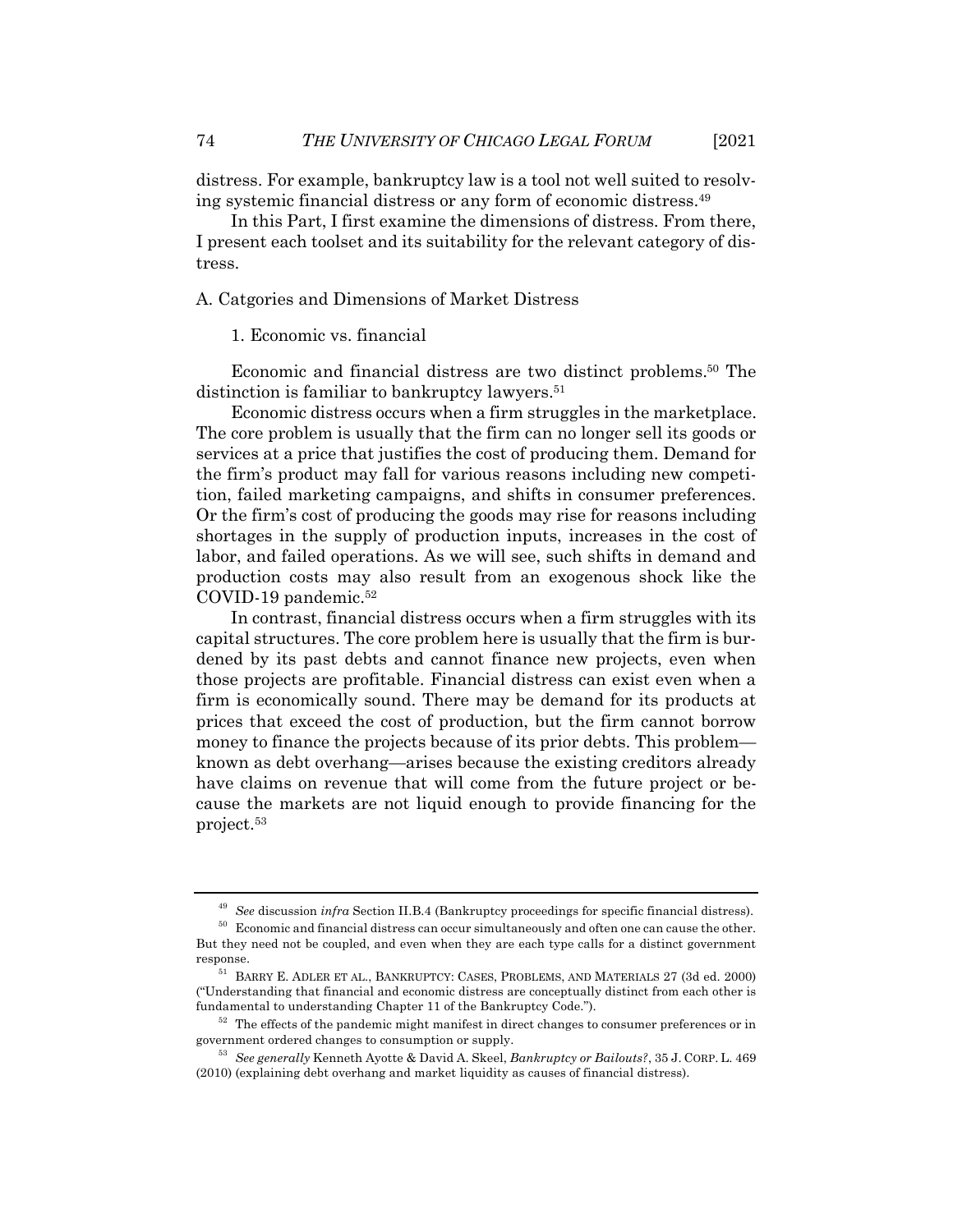#### 2. Specific vs. systemic

Some forms of distress are specific to one firm, while other forms are systemic in that they threaten to spread throughout the economic or financial system. When a single firm fails because its products are inferior, that is an example of specific economic distress. Similarly, if a single firm cannot finance its operations because it took on too much debt, that is an example of specific financial distress. Notably, specific distress—economic or financial—is not a crisis in the sense that the harm is not spreading.

Systemic distress, on the other hand, can be thought of as distress that can spread and produce macroeconomic costs.54 Systemic financial distress occurs when the distress of financial institutions is spreading from firm to firm and ultimately into the real economy. Likewise, systemic economic distress occurs when one firm's economic collapse threatens the viability of other firms. The key is that distress is spreading.

Because it is spreading, any systemic crisis will likely present with both economic and financial distress. That is to say, financial distress can lead to economic distress—as it did in 2008—and economic distress can lead to financial distress—as many worried it would during the pandemic.55 But the relative severity and importance of addressing each type will differ across crises.

It is also worth noting that systemic distress is distinct from specific distress that is merely common. Specific distress can afflict many firms without actively spreading. This can occur, for example, in the wake of a disaster or crisis that has run its course where many firms are in distress, but the distress is contained. Conversely, the distress of one large firm might be systemic if it threatens to spread because of the importance or size of that firm.

#### B. Appropriate Tools for Each Category

We can thus analyze market distress to which government action might be targeted in four categories, each of which is best addressed by a particular type of government action. Targeted subsidies are for specific economic distress;56 general stimulus programs are the toolset for

<sup>54</sup> Casey & Posner, *supra* note 29, at 523.

<sup>55</sup> Muzinich, *supra* note 25 ("The 2008 crisis had moved from Wall Street to Main Street. This crisis, on the other hand, started with Main Street businesses shutting down as required by the pandemic, and the concern the week of March 16 became that a financial market crisis would also develop, creating further instability for so many Main Street businesses that rely on financing.").

<sup>&</sup>lt;sup>56</sup> This category may be properly understood as a form of humanitarian relief or political favoritism rather than a crisis response. *See* Casey & Posner, *supra* note 29, at 490 n.47.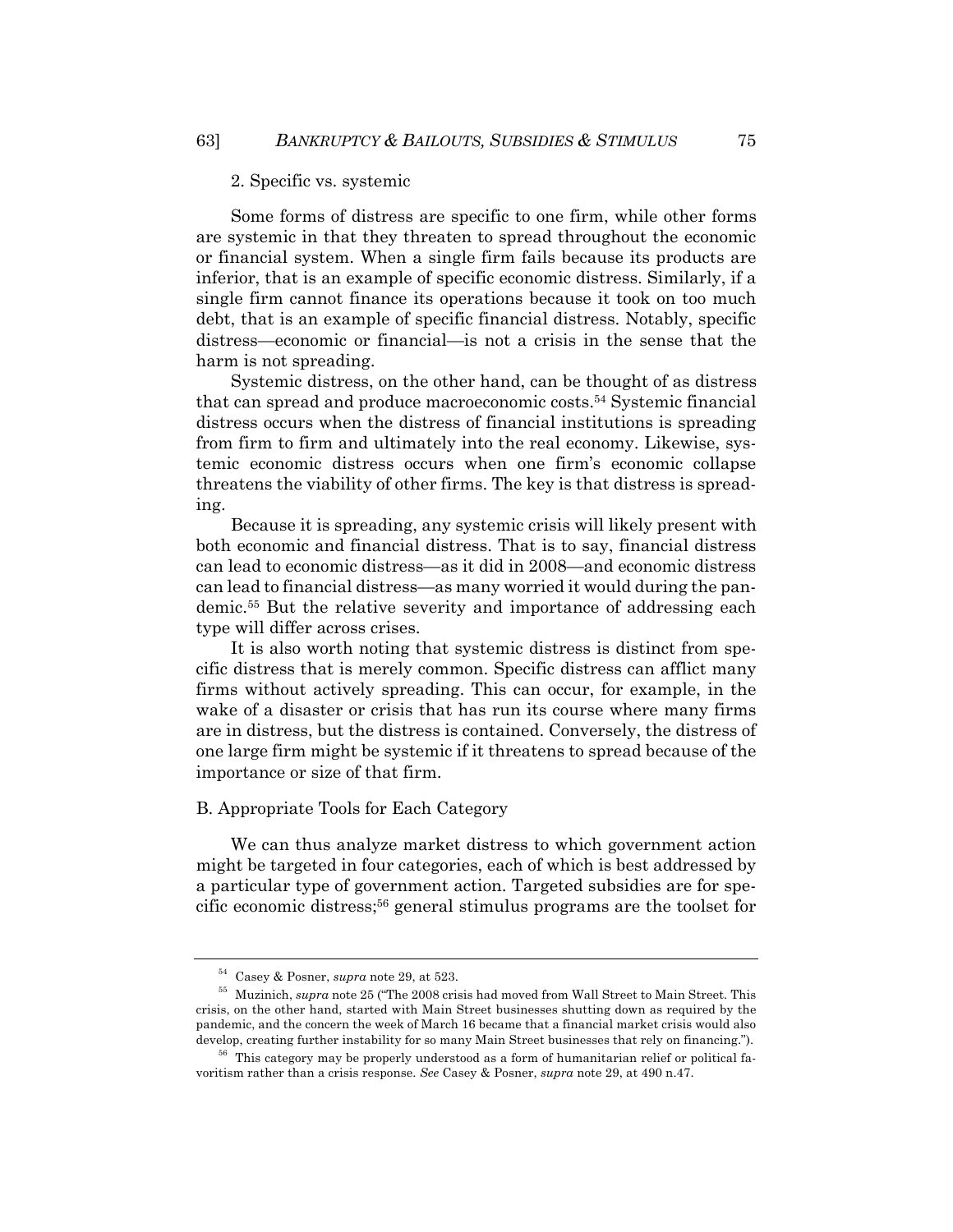systemic economic crisis;<sup>57</sup> bailouts are for systemic financial crisis; and bankruptcy proceedings are for specific financial distress. (See Table 1 from the introduction.) This subpart explains the connection between each category and the appropriate type of government actions.

1. Subsidies for specific economic distress

Subsidies are transfers, often in the form of loans or direct payments, to alleviate the economic distress of a particular individual, firm, or industry.58 These transfers may be attempts to provide humanitarian relief to individuals or to save a particular firm or industry from failure, often for political or moral reasons.59 They are not intended to stop the spread of distress but rather to relieve or reverse distress that has already occurred. In this way, they are the appropriate tool for responding to specific economic distress.

Because specific economic distress is not spreading, the relevant considerations for a proper government response are different from those discussed below for systemic distress. Individual businesses fail all the time, but there are no efficiency arguments supporting direct government intervention to reverse the contained economic failure of one business or industry. When governments provide humanitarian relief to alleviate the harsh effects of unforeseen events or abrupt economic transitions or to save a particular firm or industry from failure,

<sup>57</sup> "Bail-ins" proposed by Van Zwieten et al. would also fall in this category. *See infra* note 94. These can be thought of as government mandated private stimulus. *See also* Zachary Liscow, *Counter-Cyclical Bankruptcy Law: An Efficiency Argument for Employment-Preserving Bankruptcy Rules*, 116 COLUM. L. REV. 1461 (2014).

<sup>58</sup> One might alternatively call these payments "direct relief." That term may imply some moral desert and seems particularly appropriate where the payments go to individuals where moral considerations argue in their favor. But with failing firms and businesses, a transfer to prevent that failure is a subsidy and economically indistinguishable from a subsidy in any other context.

<sup>59</sup> Casey & Posner, *supra* note 29, at 490, 505. Professor Dauber has demonstrated that relief payments to disaster sufferers are a longstanding feature of American legal and political history. The September 11th Victim Compensation Fund of 2001 is one prominent example of relief packages throughout American history. Direct compensation has been provided since the founding days of the Republic, including through a Claims Commission following the War of 1812, as well as statutory relief for victims of an 1827 Virginia fire and victims of the Whiskey Rebellion. Moreover, "between 1860 and 1930 alone, there were more than ninety separate relief measures for various fires, floods, droughts, and famines." These measures included millions expended for southern relief after the Civil War. Dauber, *infra* note 60, at 290–95; *see also* MICHELE L. DAUBER, THE SYMPATHETIC STATE: DISASTER RELIEF AND THE ORIGINS OF THE AMERICAN WELFARE STATE (2012).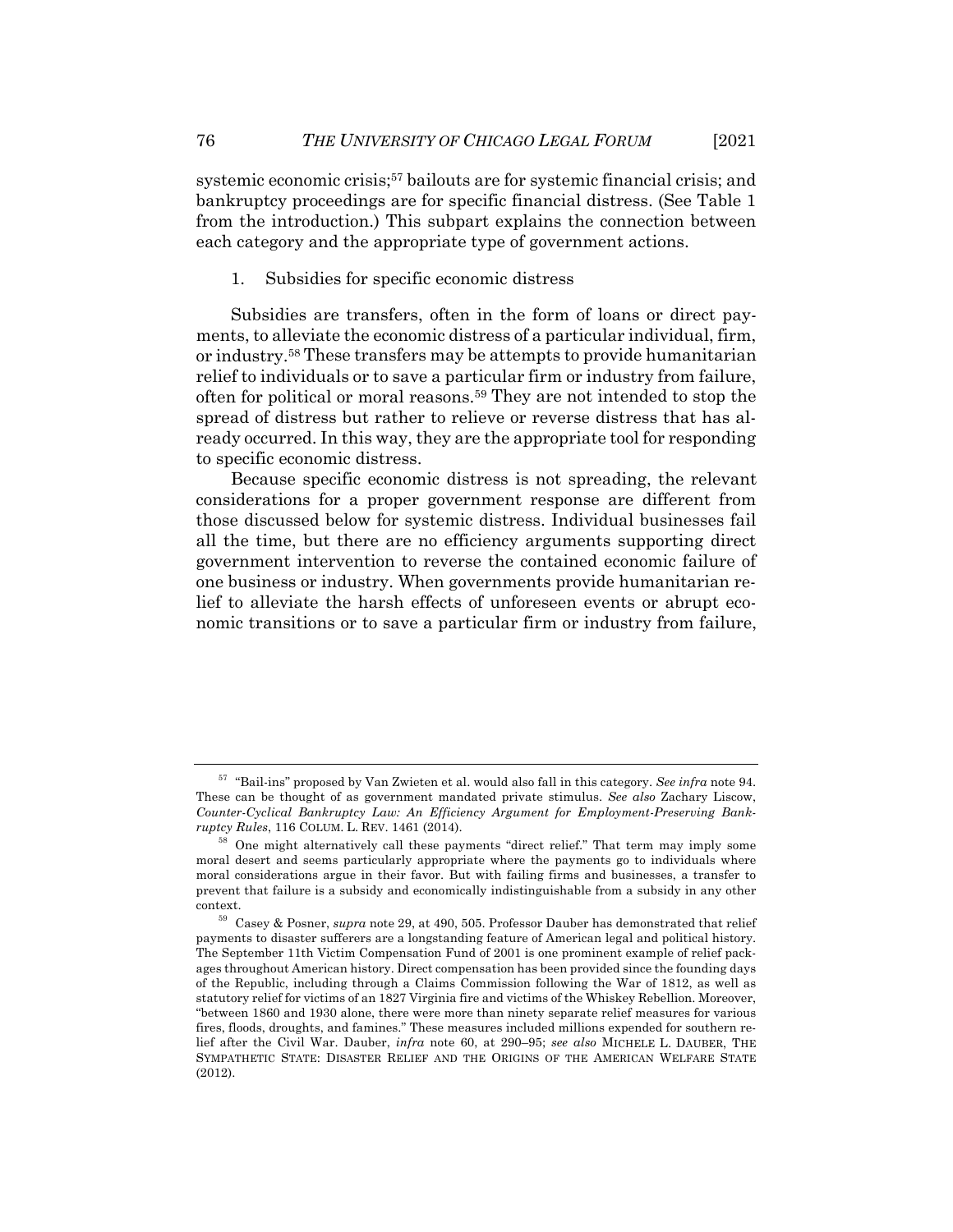the argument for such relief rests instead on moral grounds<sup>60</sup> or political considerations (or lobbying). $61$ 

The moral and political considerations at play when providing such relief are not much different in a pandemic than they are in other contexts. The moral questions about who deserves relief and the risks of political abuse in granting that relief are much the same after this pandemic as they were after prior disasters, such as earthquakes, hurricanes, fires, the terrorist attacks of September 11, and even the War of 1812 and the Whiskey Rebellion.<sup>62</sup>

Still, one fact might distinguish the political and moral calculus here. Few events in recent history have had such a direct effect on so many people around the world. It is not clear which way that cuts. On the one hand, ubiquity may create a strong political appetite for relief. On the other hand, it may spark especially vigorous objections to any relief targeted at specific firms or industries, especially if those firms or industries are viewed as political favorites.<sup>63</sup>

2. Stimulus for systemic economic distress

In some cases, economic distress can be systemic. These cases often call for transfers intended to stimulate systemic economic activity. Because these transfers are intended to jump-start economic activity and stop the spread of economic distress, they usually should be targeted at a broad market or industry rather than at specific firms or individuals. And the argument for using broad measures (directed at all small and

<sup>60</sup> *See* Michele L. Dauber, *The War of 1812, September 11th, and the Politics of Compensation*, 53 DEPAUL L. REV. 289, 354 (2013) (discussing the "moral economy" involved in such transfers which often "requires that claimants represent themselves as blameless victims of forces entirely beyond their own control").

 $61$  Airlines have been particularly successful at this type of lobbying, receiving special relief after the terrorist attacks of September 11 and during the pandemic. Margaret M. Blair, *The Economics of Post-September 11 Financial Aid to Airlines*, 36 IND. L. REV. 367, 367–70 (2003); *see also* Jonathan Lewinsohn, Note, *Bailing Out Congress: An Assessment and Defense of the Air Transportation Safety and System Stabilization Act of 2001*, 115 YALE L.J. 438, 457 (2005) ("The ultimate goal of the ATSSSA was to avoid the symbolic cataclysm of multiple carriers declaring bankruptcy a short time after September 11."); Air Transportation Safety and System Stabilization Act, Pub. L. No. 107-42, § 101(a)(2), 115 Stat. 230 (2001) (codified at 49 U.S.C. § 40101 (2012)). Consistent with this trend, the airline industry secured billions in a bailout and loan package in the initial months of the pandemic. Alan Rappeport & Niraj Chokshi, *Crippled Airline Industry to Get \$25 Billion Bailout, Part of It as Loans*, N.Y. TIMES (Apr. 14, 2020), https://www.nytimes.com/2020 /04/14/business/coronavirus-airlines-bailout-treasury-department.html [https://perma.cc/G7YF-7UZ9].

<sup>62</sup> Dauber, *supra* note 60.

<sup>63</sup> Of course, all disaster relief measures prompt *some* fairness objections. *See id.* at 347 (quoting a woman objecting to relief after September 11 for treating those victims differently from victims of natural disasters and asking, "[W]hy do those people deserve to become millionaires more th[a]n any other surviving family member of any other disaster?"). Those objections might be louder when virtually everyone has some grounds to claim entitlement to relief.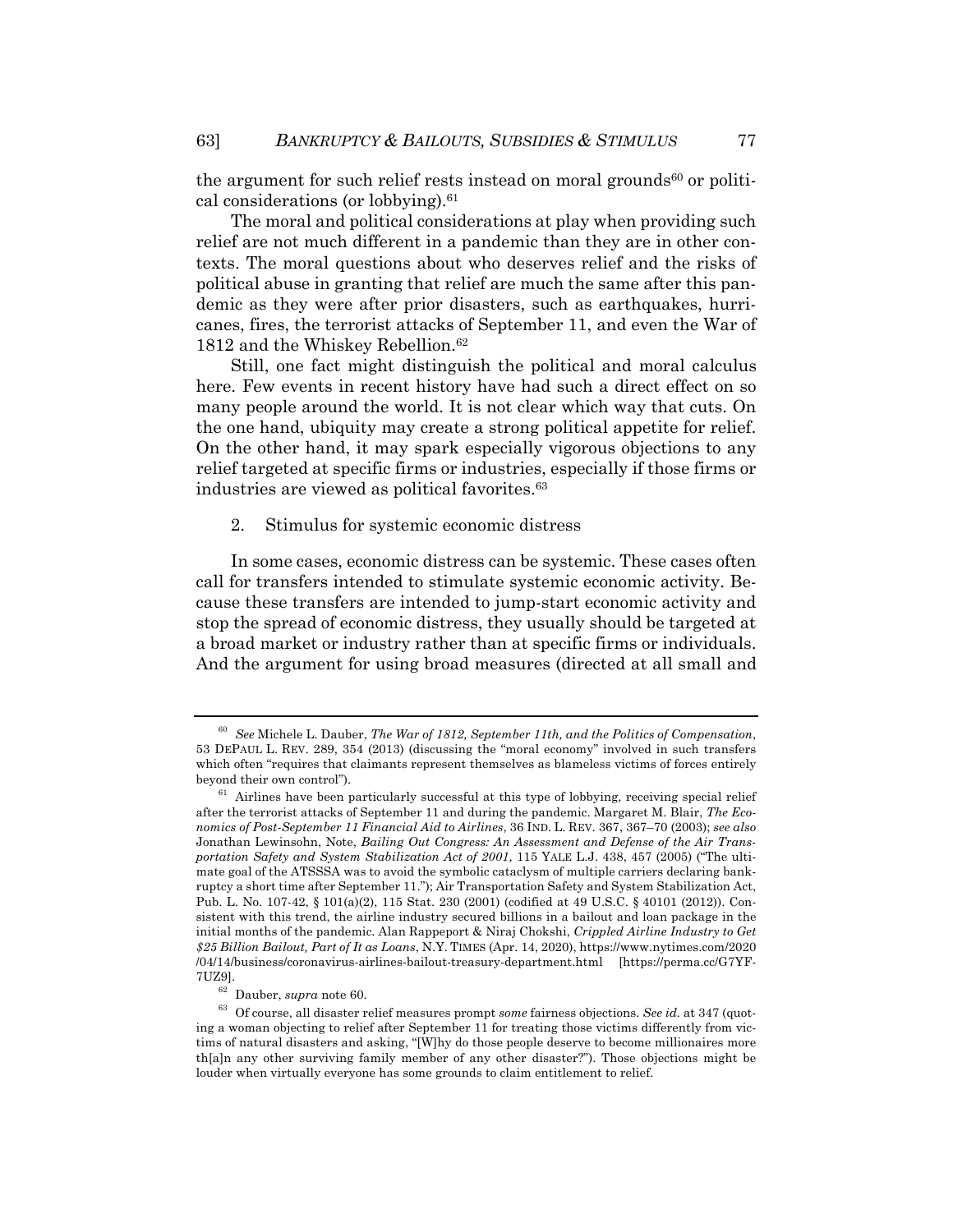medium businesses) rather than targeted measures is even stronger during a pandemic.

The systemic costs of economic distress are most obvious when the effects of a single firm's or industry's<sup>64</sup> shutdown spreads broadly to other businesses and consumers, ultimately causing the failure of otherwise economically viable firms. If markets function perfectly, firms with economic value will survive the failure of firms without economic value, and there will be no social costs. But when transition costs are high and it is difficult to differentiate good from bad firms, and when markets are slow to adjust to changes in aggregate supply and demand, economic distress may spread and create system-wide deadweight loss.65 In that case, it may be in everyone's interest to prevent the first domino from falling or to stop the spread as soon as possible when the market does not produce the necessary coordination to do so on its  $own<sup>.66</sup>$ 

This coordination problem and the spread of economic distress are particularly likely to accompany a global pandemic, but with added complications. Given the scope, speed, and variation of the economic shocks produced by the pandemic, efficient market adjustments and coordination were impossible. In March and April, certain industries experienced an abrupt and severe reduction in demand for their goods and services across all firms. Consumers stopped paying to fly on planes, stay in hotels, eat in restaurants, and go to movie theaters or fitness centers. In light of the rapidly changing circumstances, it would have been naïve to expect markets to swiftly and costlessly adjust. Instead, the market produced dramatic business closings and record-setting unemployment.

Responding to such a shock is complicated in part because many conventional government policies won't work in a pandemic setting. For instance, in a non-pandemic economic crisis, the government might provide direct stimulus funding to jump-start economic activity. If reduced demand for restaurants poses systemic economic risk—because restaurant failures lead to food distributor failures, which lead to catering failures, and so on—the government might provide stimulus funds directly

 $64$  In reality, few economic firms are large enough to qualify as that "first domino." But certainly, if an entire industry or community shut down, the risk of systemic spread would be real.

<sup>65</sup> For a fuller but accessible treatment of these macroeconomic concepts and how they relate to law, see Yair Listokin, *A Theoretical Framework for Law and Macroeconomics*, 21 AM. L. & ECON. REV. 46 (2019).

 $66$  *Id.* at 47 (noting that a recession produced by inadequate aggregate demand "represents a coordination failure"); *see also* N. Gregory Mankiw, *New Keynesian Economics*, CONCISE ENCYCLOPEDIA OF ECON., http://www.econlib.org/library/Enc1/NewKeynesianEconomics.html [https://perma.cc/V9GF-2FMB].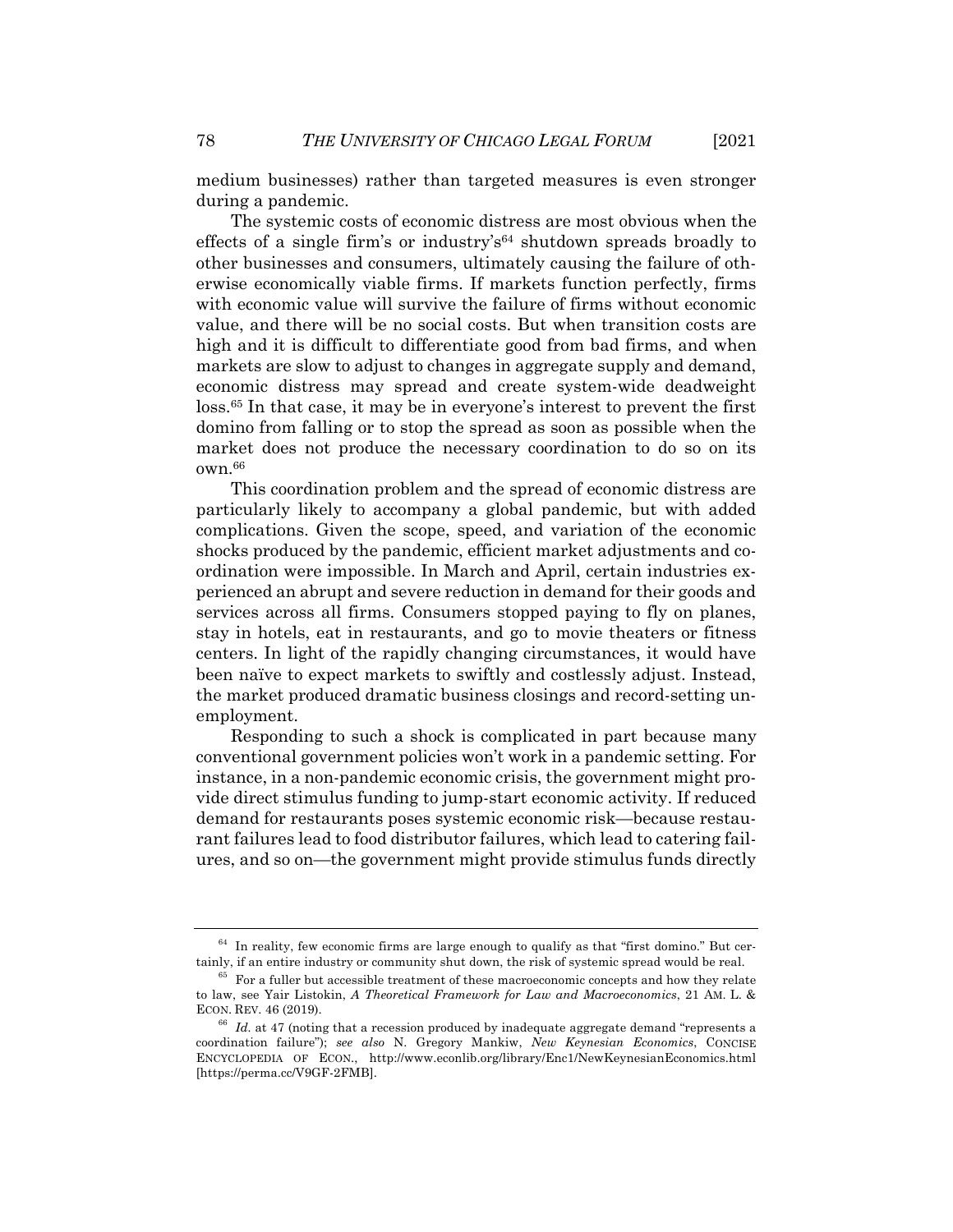to the restaurant industry or to potential diners. The first solution allows the restaurants to cover their production costs and lower prices. The second allows the diners to offset some of the price and dine more. Either way, the result is an increase in economic activity for the restaurants.

That approach would fail in a pandemic. If restaurants are closed because of a government order or because of consumer precautions, payments to stimulate dining will either fail or—even worse—work against public health policy. There is no sense in giving diners money to spend at restaurants that cannot open. And while a transfer to a restaurant may save that restaurant, it won't stop the systemic spread if the restaurant doesn't have any reason to spend the money on supplies or workers. For that reason, the government action would need to be broader, directed at the restaurants and all their suppliers as well as all other systemically affected industries.67

A further complication arises because of the temporal nature of the pandemic. It may be that the restaurants' suppliers can survive while the restaurants are shut down but only as long as the restaurants are expected to return after the pandemic. In those cases, the key to stemming the spread of systemic distress is not spurring on economic activity, but rather preserving the restaurants as going concerns until the pandemic recedes. This is done not for the sake of the restaurants, but for the sake of those other businesses who depend on the existence of the restaurants.

This problem arises because the permanent closures of restaurants have ripple effects. As restaurants shut down, food distributors, landlords, and workers now have to redeploy their resources in the economy.68 Food distributors may adapt their businesses to produce for new markets. That adaptation is costly to do (and undo). Or they may shut down. And so the result of the restaurant closure might be the waste of these switching costs, or the restaurants *and the food distributors* might be lost for good.

Similarly, employees who are laid off will incur costs in adjusting to new labor markets. In the depth of the pandemic, Amazon may go on an unprecedented hiring spree—because its services are in more demand—providing jobs for unemployed restaurant workers.69 But

 $67$  Alternatively, the government might require the restaurant to spend the money on supplies (and employees) it doesn't need or use. This is obviously wasteful but could be cost justified if it resulted in significant savings in the cost of administering the program.

 $^{68}\,$  Firms may also default on bank loans causing systemic economic distress to spread into the financial sector. This might cause liquidity issues to spread.

<sup>69</sup> Karen Weise, *Pushed by Pandemic, Amazon Goes on a Hiring Spree Without Equal*, N.Y. TIMES (Nov. 27, 2020), https://www.nytimes.com/2020/11/27/technology/pushed-by-pandemic-amazon-goes-on-a-hiring-spree-without-equal.html [https://perma.cc/73Q9-FHV5].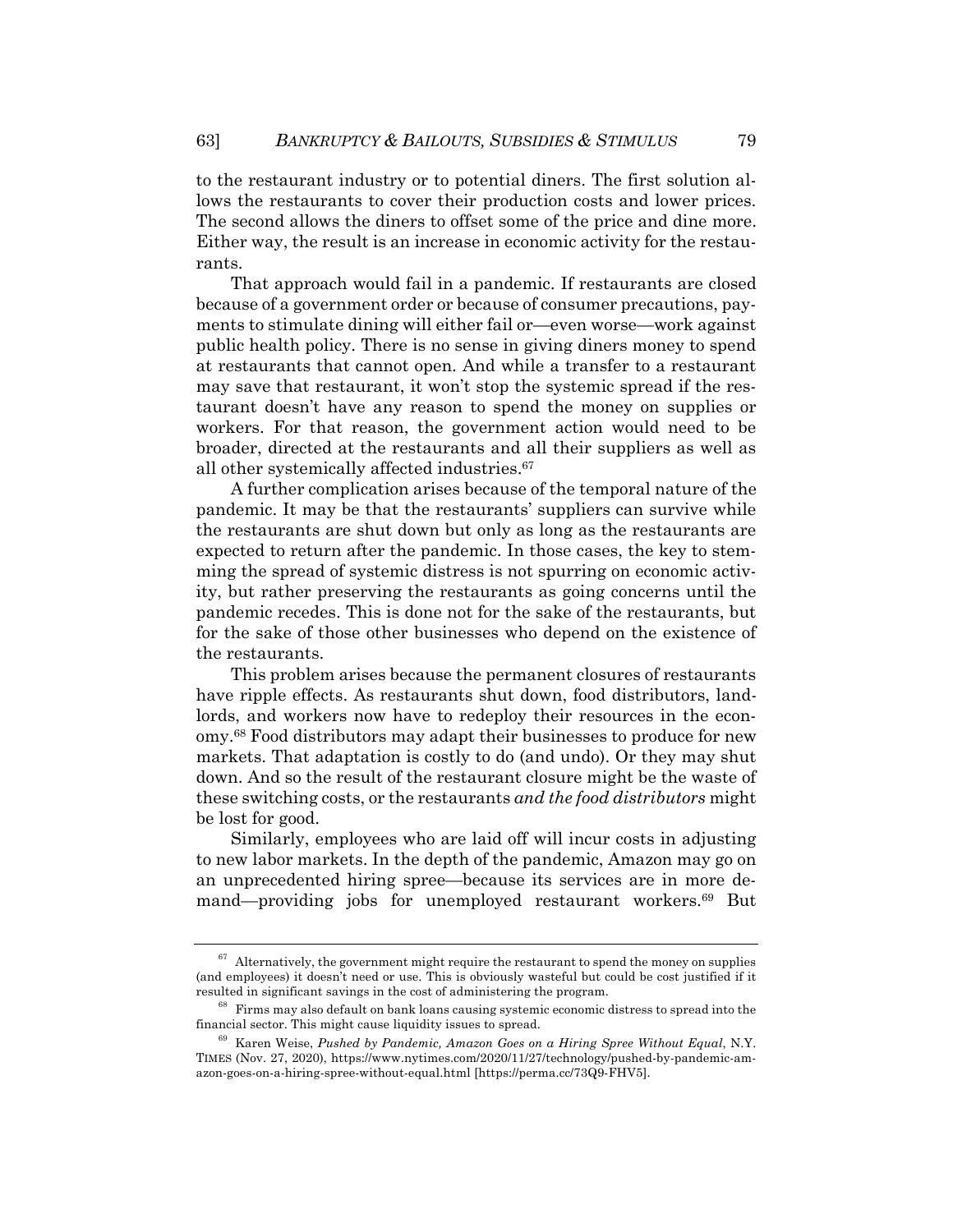matching and training those workers to new jobs is costly and does not happen overnight. And, of course, Amazon may then let all of those workers go when the pandemic ends.

As another example of spreading distress, consider a fitness center that is shut down by the pandemic. Like the restaurant, it has employees and suppliers who will be affected by the shutdown. But there are broader effects as well. The health food store and drive-through coffeeshop located next to the fitness center may be able to remain open, but they will still lose their customer base as the traffic to the fitness center disappears. During the pandemic these adjacent businesses may, themselves, need direct stimulus to survive. But that stimulus alone is not enough; they also need an assurance that the fitness center will be back (or will be replaced by a new fitness center) at the end of the pandemic. Without that assurance, the adjacent businesses may also be forced to close down for good. The government might, therefore, reduce social waste by propping up fitness centers to ensure that coffeeshops and health food stores don't collapse.

At the core, these are all problems about coordination and transition costs. If it is costless to shut down the old gyms (and coffeeshops and health food stores) when the pandemic begins and costless to open up new ones when it ends, then these temporal complications don't matter. Or if the costs are small enough, the government can simply let them fail and then provide stimulus to new replacement businesses after the pandemic is over. But if the costs of transition—including shutdown, reallocation of capital and labor, and rebuilding—exceed the costs of government-funded preservation, then preservation is the better course of action.

This comparative analysis can quickly favor preservation when there is a likelihood that distress will spread. If preserving the restaurant industry also preserves the vendors, landlords, and banks that do business with that industry, the expense of maintaining one business might eliminate the transition costs for five more. When that is true, government intervention on behalf of the restaurants looks even more economically attractive.

These calculations are, however, difficult, and again the pandemic context adds complications and uncertainties, three of which I highlight here. First, unlike the economic distress of a failed firm or industry that has outlived its usefulness (think the horse and buggy industry in the early twentieth century), the economic distress that arises in a pandemic will be temporary for many industries. But no one can know its exact duration.

That muddies the water. The appropriate allocation of economic resources for a pandemic that lasts three months might be quite different from the allocation appropriate for one that lasts over a year. And so,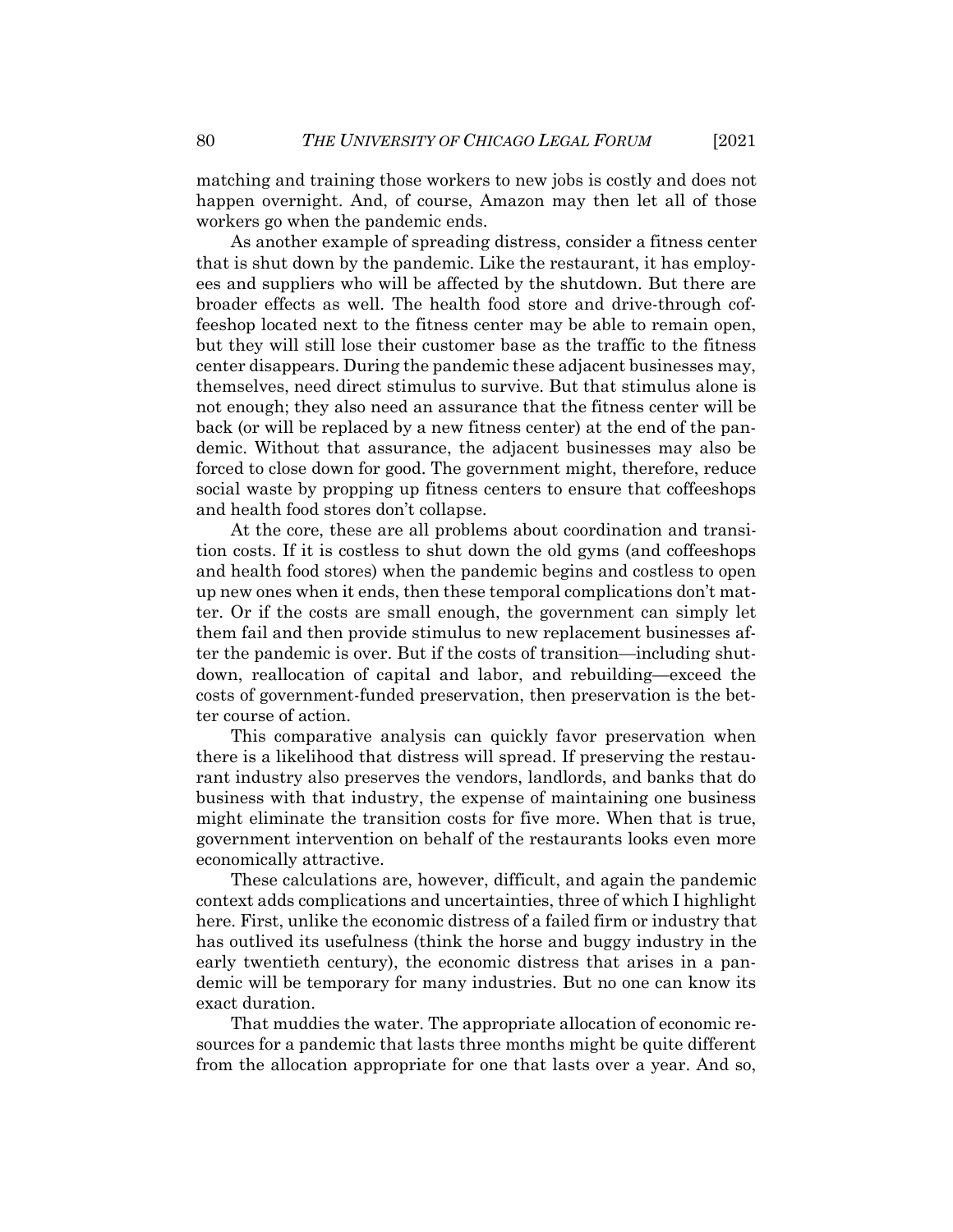the social cost of providing stimulus funds to maintain the existing allocation relative to the social cost of letting market reallocation play out will depend in large part on what one expects the economy to look like next year. If firms shut down and three months later the demand for their products rebounds, the consumption of resources in shutting them down and then bringing them back is a waste. But what if they won't be back for three years?

Somewhat counterintuitively, the longer one thinks the pandemic will last, the weaker the argument is for systemic economic relief. The cost of preserving a business goes up relative to shut down and (re)startup costs as the period of distress increases. It may make economic sense to prop up a dormant restaurant or fitness center for ten months, but not for five years. (On the other hand, the humanitarian argument for specific relief may move in the opposite direction.)

Second, for some firms and industries, there is uncertainty about whether demand will ever recover. That is, some markets may be permanently altered, while others may not. It hardly makes sense to preserve the movie theater industry as it is if demand for movies in theaters will never fully return to pre-pandemic levels. But until the pandemic ends, one might not be able to distinguish permanent from temporary changes in these markets.

Finally, it may be difficult to differentiate firms and industries that are casualties of the pandemic from those that would have collapsed in the normal course of business.

These uncertainties make it difficult for markets to adjust to the shock of a pandemic. They also present a daunting challenge to governments considering intervention. In some instances—where more firms are expected to be viable after the pandemic and the cost of distinguishing good firms from bad firms is high—the best action may be to keep all firms alive until the pandemic is over. The question is a difficult one of how the expected costs of preserving all dormant businesses compare to the costs of shutting down and restarting (or sometimes altogether losing) the viable businesses. If it is too costly or impossible to answer this question, a government actor might take a blunt market-wide or industry-wide approach to stimulus and do the reckoning when the dust settles.

As a final matter, it is worth noting that systemic economic distress in a pandemic and the various complications discussed are especially acute problems for small and medium businesses. When a local coffeeshop or restaurant cannot pay its debts because its revenues have dried up and its fixed costs remain, there are only two paths forward. Either the creditors forbear—recognizing that there is no other use for these assets while the economy is on pause—or they shut the business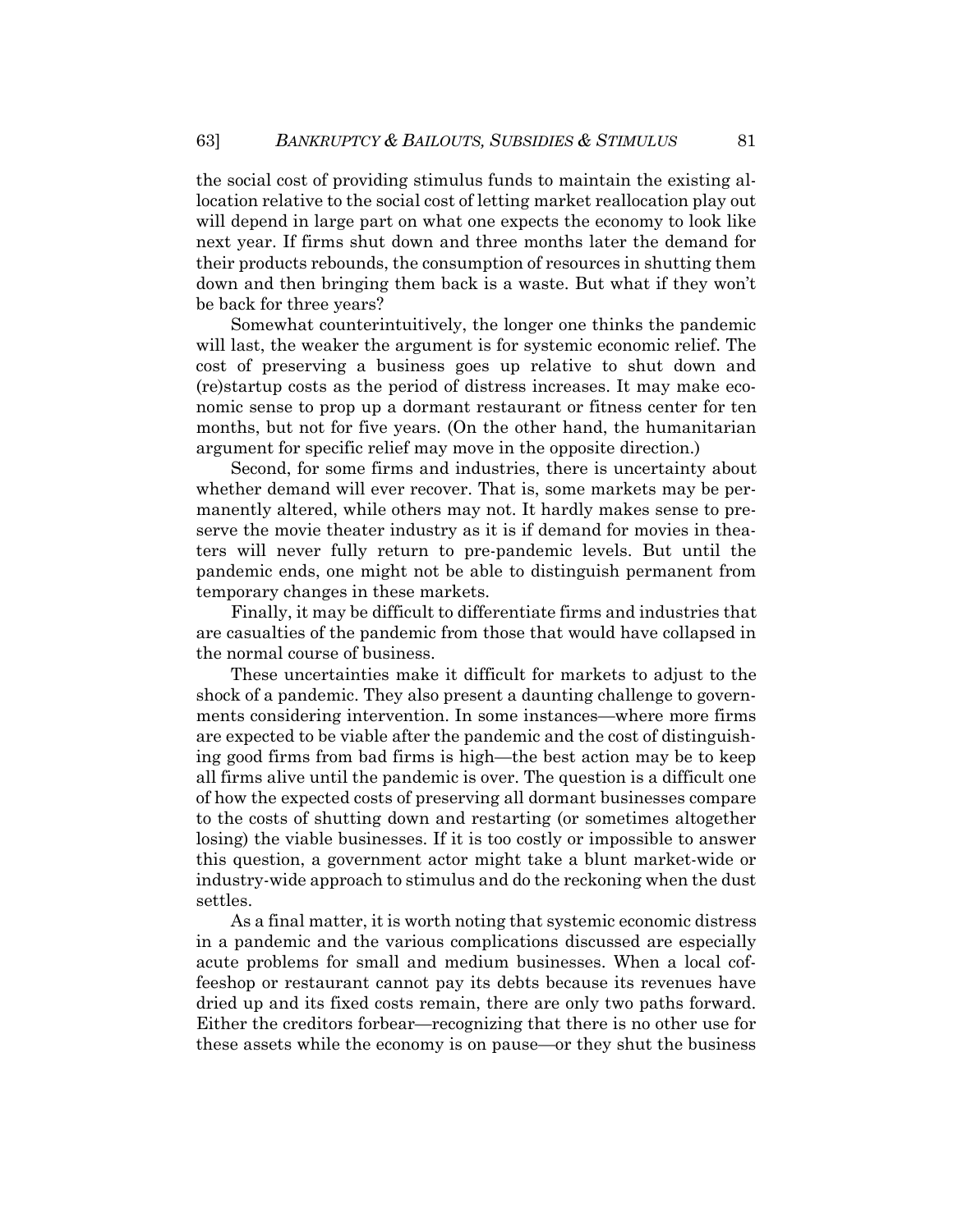down. Other tools like bankruptcy proceedings have little or no role to play here and cannot alter these two paths (more on this later).

The same is not true for most large businesses. The level of uncertainty is not the same. One does not doubt that the major airlines will return to some level of business after the pandemic or that McDonald's and Starbucks will continue to exist. Perhaps those firms will incur new debts to weather the storm, and they may have to reorganize their capital structures or even go through bankruptcy and change ownership, but one is reasonably sure that most of their assets will still be valuably deployed as part of their existing enterprises.

All this suggests that the government has a particular role to play in reducing systemic economic distress for small and medium businesses. To foreshadow later discussion, the appropriate tool for this action is emphatically not bankruptcy law. Bankruptcy law cannot create new economic demand, and it cannot pay the employees of a restaurant that is shut down.70 Likewise, it cannot solve systemic problems because it functions in only one small corner of the system.71 Similarly, other proposals that are narrowly targeted or require ad hoc judicial processes are unlikely to provide the necessary systemic relief. Standstill agreements or creditor haircuts provide specific relief to certain firms in financial distress who are worried about prior debts, but they don't go very far in paying the current costs of maintaining a business through a shut down that has lasted for almost a year. Rather, systemic economic distress should be met with a broad and general stimulus program for small and medium businesses.

Looking at what the government actually did in 2020, the PPP was in a sense appropriate as a broad transfer to small businesses, but a broader and more organized relief program would have been better.72

<sup>70</sup> Douglas G. Baird & Thomas H. Jackson, *Corporate Reorganizations and the Treatment of Diverse Ownership Interests: A Comment on Adequate Protection of Secured Creditors in*

*Bankruptcy*, 51 U. CHI. L. REV. 97, 102 (1984) [hereinafter *Corporate Reorganizations and the Treatment of Diverse Interests*] ("The problems brought by business failures are

not bankruptcy problems."); *see also* DOUGLAS G. BAIRD & THOMAS H. JACKSON, BANKRUPTCY: CASES, PROBLEMS, AND MATERIALS 27 (3d ed. 2001) ("The legal system can do nothing to solve the problem of economic distress . . . . Laws can do nothing to transform bad restaurants into good ones.").

<sup>71</sup> Baird & Jackson, *Corporate Reorganizations and the Treatment of Diverse Ownership Interests*, *supra* note 70, at 102 ("A bankruptcy proceeding should not be the place to implement a policy that society does not enforce outside of bankruptcy and that is unrelated to the preservation of assets for the firm's investor group. Most businesses fail without a bankruptcy petition ever being filed."). Professor Liscow questions this argument, though his analysis does not show that bankruptcy judges have the tools necessary to make firm-specific decisions based on broad macroeconomic calculations. *See* Liscow, *supra* note 57.

 $72$  Although the PPP has succeeded to some degree in preserving jobs and businesses, there remains significant disagreement as to the program's efficiency and efficacy. David Autor and David Cho found that the PPP increased aggregate employment by 1.4 million to 3.2 million jobs through the first week of June 2020. David Autor et al., *An Evaluation of the Paycheck Protection*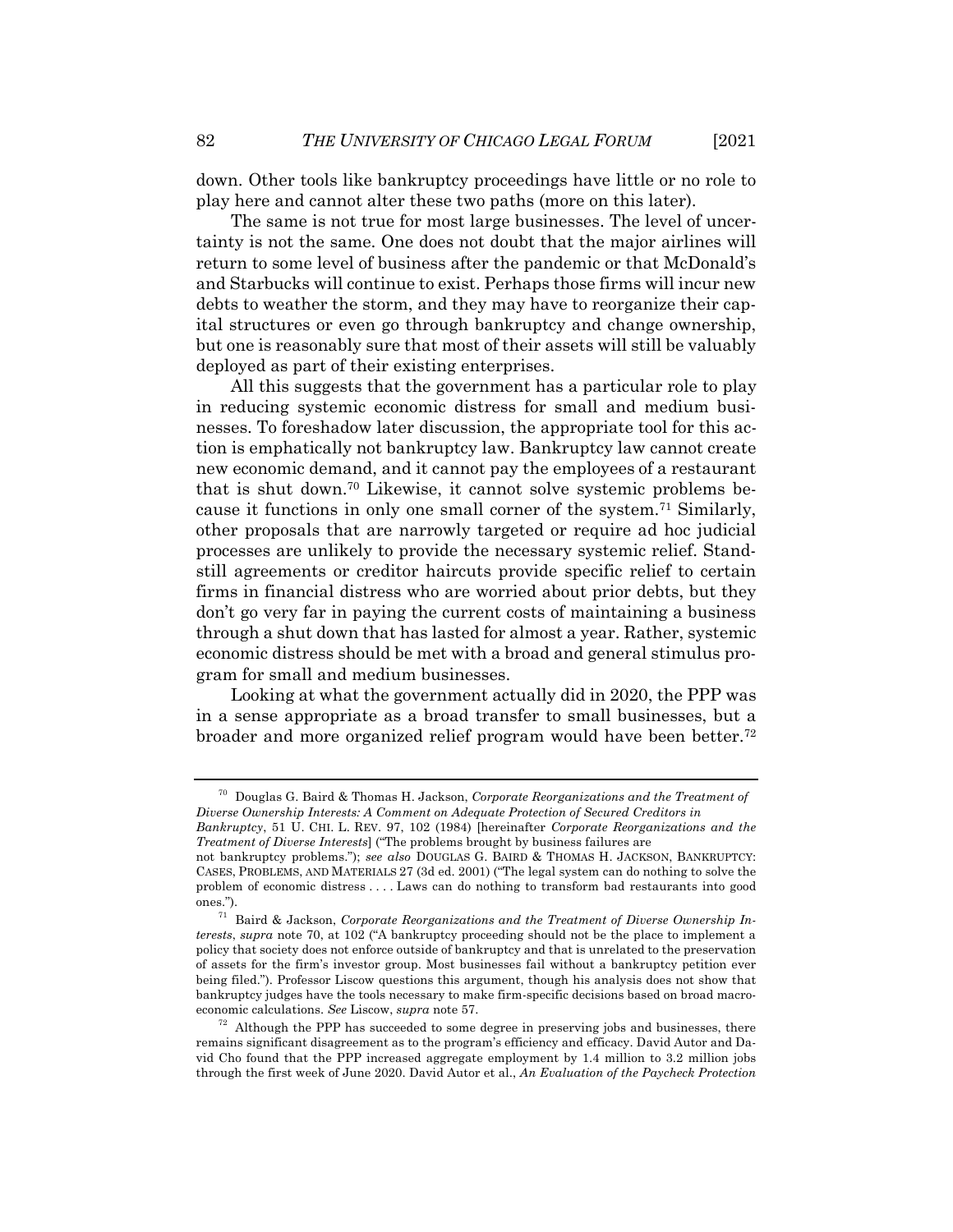As to the other forms of systemic economic relief in the CARES Act, they were at best disorganized tinkering at the edges and at worst blatant political favoritism.

Consider, for example, the funds provided to the airline industry.73 The airlines were not at risk of being dismantled. It is true that many airlines were in financial distress.74 Without relief it was possible that some would have filed for bankruptcy and or ended up being owned by their creditors. But none of that poses an obvious macroeconomic concern. Nor was the relief structured to prevent systemic spread or protect adjacent industries. And to the extent the transfers were intended as relief for airline *employees*, direct payments would have been a more efficient and effective way to achieve that end.

As for the government payments to individuals, they might be defensible as specific relief,75 but in terms of systemic distress they provided no help to the small businesses that were shutting down. Individual stimulus is a consumer-focused program, but the systemic problem in this crisis was at the small and medium business level. Indeed, to the extent payments to individuals in 2020 stimulated aggregate demand usually what you want from a stimulus program—they were misdirected because they would have only stimulated demand for products from the wrong firms, those that *were not being shut down* because of the pandemic risk.76

*Program Using Administrative Payroll Microdata* (2020) (preliminary draft), https://economics.mit.edu/files/20094 [https://perma.cc/Q52J-XRR8]. These modest findings have led some economists to argue that the PPP is an inefficient use of funds. Ben Casselman & Jim Tankersley, *\$500 Billion in Aid to Small Businesses: How Much Did It Help?*, N.Y. TIMES (Feb. 1, 2021), https://www.nytimes.com/2021/02/01/business/economy/ppp-jobs-small-business.html

<sup>[</sup>https://perma.cc/7N3M-YMZ8]. By contrast, other economists argue that the PPP was beneficial insofar as it saved small businesses in disadvantaged regions. Indeed, a study utilizing survey data from businesses in Oakland, California, estimated that the PPP increased medium-run survival probability by 20.5 percent, although only for microbusinesses. Robert P. Bartlett III & Adair Morse, *Small Business Survival Capabilities and Policy Effectiveness: Evidence from Oakland* (Nat'l Bureau of Econ. Rsch., Working Paper No. 27629, 2020), https://www.nber.org/system/files /working\_papers/w27629/w27629.pdf [https://perma.cc/Q6QM-HAUN]; *see also* Beylin, *supra* note 19.

<sup>73</sup> Richard Squire, *Opinion: U.S. Airlines Don't Need a Bailout to Stay in Business*, WASH. POST (Mar. 22, 2020), https://www.washingtonpost.com/opinions/2020/03/22/us-airlines-dontneed-bailout-stay-business/ [https://perma.cc/WV8P-DCYT]; Anthony Casey, *Large Corporations Did Not Need a Bailout*, CLS BLUE SKY BLOG (Apr. 14, 2020), https://clsbluesky.law.columbia.edu /2020/04/14/large-corporations-did-not-need-a-bailout/ [https://perma.cc/W7H9-4HR6].

<sup>74</sup> David Schaper, *United Airlines Reports \$1.8 Billion Loss but Looks Ahead to Friendlier Skies*, NPR (Oct. 15, 2020), https://www.npr.org/sections/coronavirus-live-updates/2020/10/15 /924225784/united-airlines-reports-1-8-billion-loss-but-looks-ahead-to-friendlier-skies [https://perma.cc/8D8C-TKUF].

<sup>75</sup> While the payments may have been justified on independent grounds as relief for the specific economic distress of those receiving it, it is odd that the payment program excluded those most in need of relief. *See* discussion *supra* note 18.

 $76$  It is also possible that stimulus payments even posed a risk of encouraging consumers to spend money on activities we do not want them to engage in during the pandemic. This might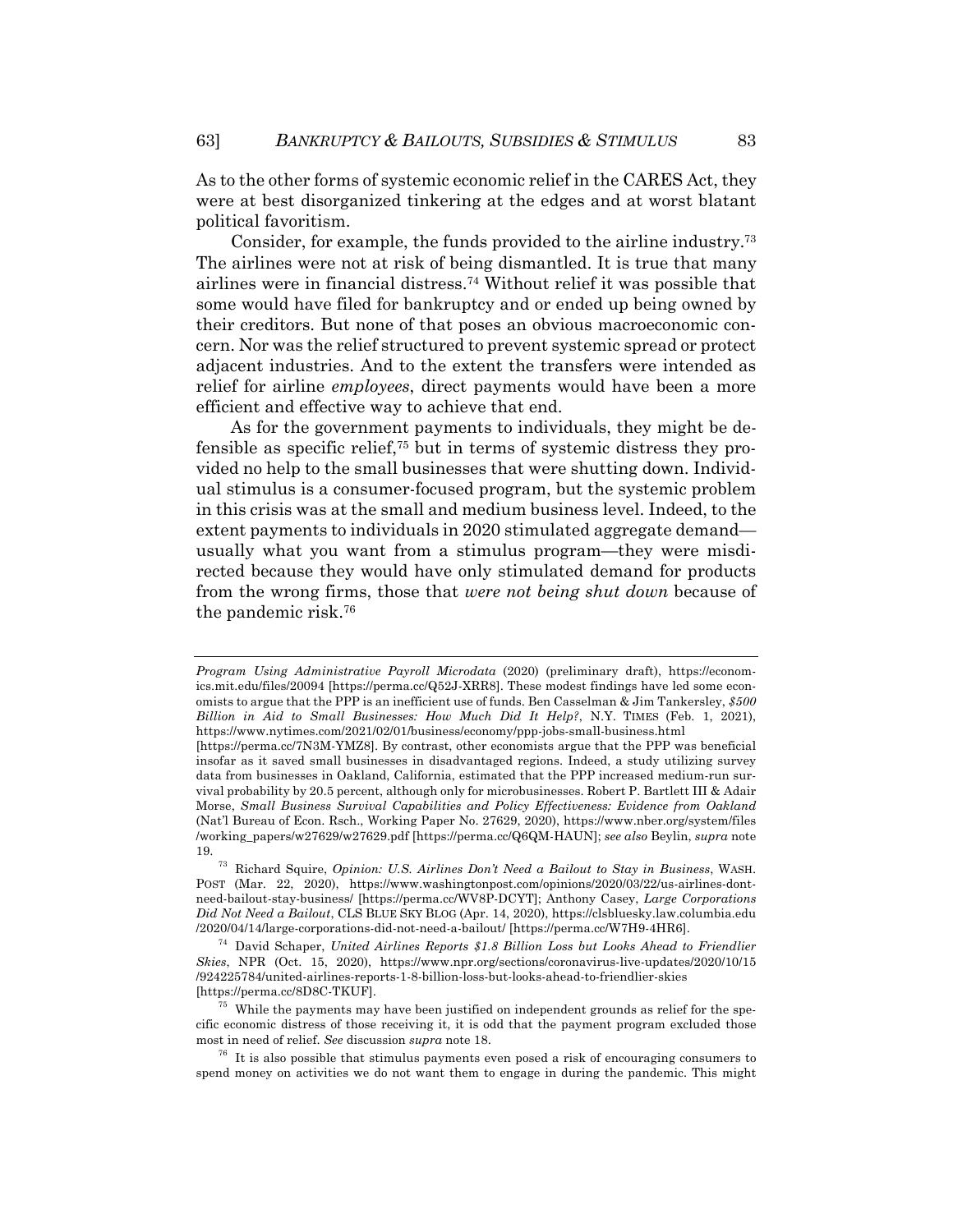Other measures like the eviction moratoria were certainly important, but none was sufficiently broad to address the full problem that an enormous number of small and medium businesses have closed their doors and will not be here when the pandemic is over.<sup>77</sup>

#### 3. Bailouts for systemic financial distress

Like economic distress, financial distress can be systemic or specific. Systemic financial distress occurs when, because of the interconnected nature of financial systems, distress at financial firms spreads through the financial system and dries up the capital generally available to firms in the real economy. This shock to liquidity will prevent those firms from financing their operations. The government's best response to systemic financial distress is to inject liquidity into the financial system. This injection is a bailout and can take the form of loans, guarantees, cash, or other transfers to private agents.78

The government's responses to the financial crisis of 2008 provide examples of such liquidity injections. As the crisis of 2008 spread and brought the near collapse of global financial markets, the United States government responded with massive financial bailout programs largely administered through the Federal Reserve and the Treasury Department. The scope, appropriateness, and efficacy of those programs has been the subject of much debate and a robust academic literature.<sup>79</sup>

suggest that we should more directly and deliberately subsidize the activities we want people to engage in.

 $^{77}\,$  Exact figures are difficult to calculate, due in part to "lack of timely and granular data on financial positions" of small and medium sized enterprises in the United States. Pierre-Olivier Gourinchas et al., *COVID-19 and SME Failures* 7 (Nat'l Bureau of Econ. Rsch., Working Paper No. 27877, 2020), https://www.nber.org/system/files/working\_papers/w27877/w27877.pdf [https://perma.cc/N2AY-59SB]. That said, available estimates demonstrate that there is a significant influx in small business failures due to the impact of COVID-19. *See Local Economic Impact Report*, YELP: ECON. AVERAGE (Sept. 2020), https://www.yelpeconomicaverage.com/business-closures-update-sep-2020.html [https://perma.cc/69D2-SK7M] (estimating that 97,966 businesses had permanently closed between March and September 2020); Robert W. Fairlie, *The Impact of Covid-19 on Small Business Owners: Evidence of Early-Stage Losses from the April 2020 Current Population Survey* (Nat'l Bureau of Econ. Rsch., Working Paper No. 27309, 2020), https://www.nber.org/papers/w27309 [https://perma.cc/X9W3-N4S7] ("The number of active business owners in the United States plummeted by 3.3 million or 22 percent over the crucial twomonth window from February to April 2020."); Alexander W. Bartik et al., *How Are Small Businesses Adjusting to COVID-19? Early Evidence From a Survey* 8 (Nat'l Bureau of Econ. Rsch., Working Paper No. 26989, 2020), https://www.nber.org/papers/w26989 [https://perma.cc/87W8- PLSE] (reporting that in March 2020, 41.4 percent of small business owners had temporarily closed due to COVID-19, while 1.8 percent reported that they had permanently closed due to the pandemic).

<sup>78</sup> *See generally* Casey & Posner, *supra* note 29.

<sup>79</sup> Kate Judge, *Guarantor of Last Resort*, 97 TEX. L. REV. 707 (2019); Kate Judge, *The First Year: The Role of the Modern Lender of Last Resort*, 116 COLUM. L. REV. 843 (2016); Iman Anabtawi & Steven L. Schwarcz, *Regulating Ex Post: How Law Can Address the Inevitability of Financial Failure*, 92 TEX. L. REV. 75 (2013); Adam J. Levitin, *In Defense of Bailouts*, 99 GEO. L.J. 435 (2011); Jeffrey Manns, *Building Better Bailouts: The Case for a Long-Term Investment Approach*, 63 FLA.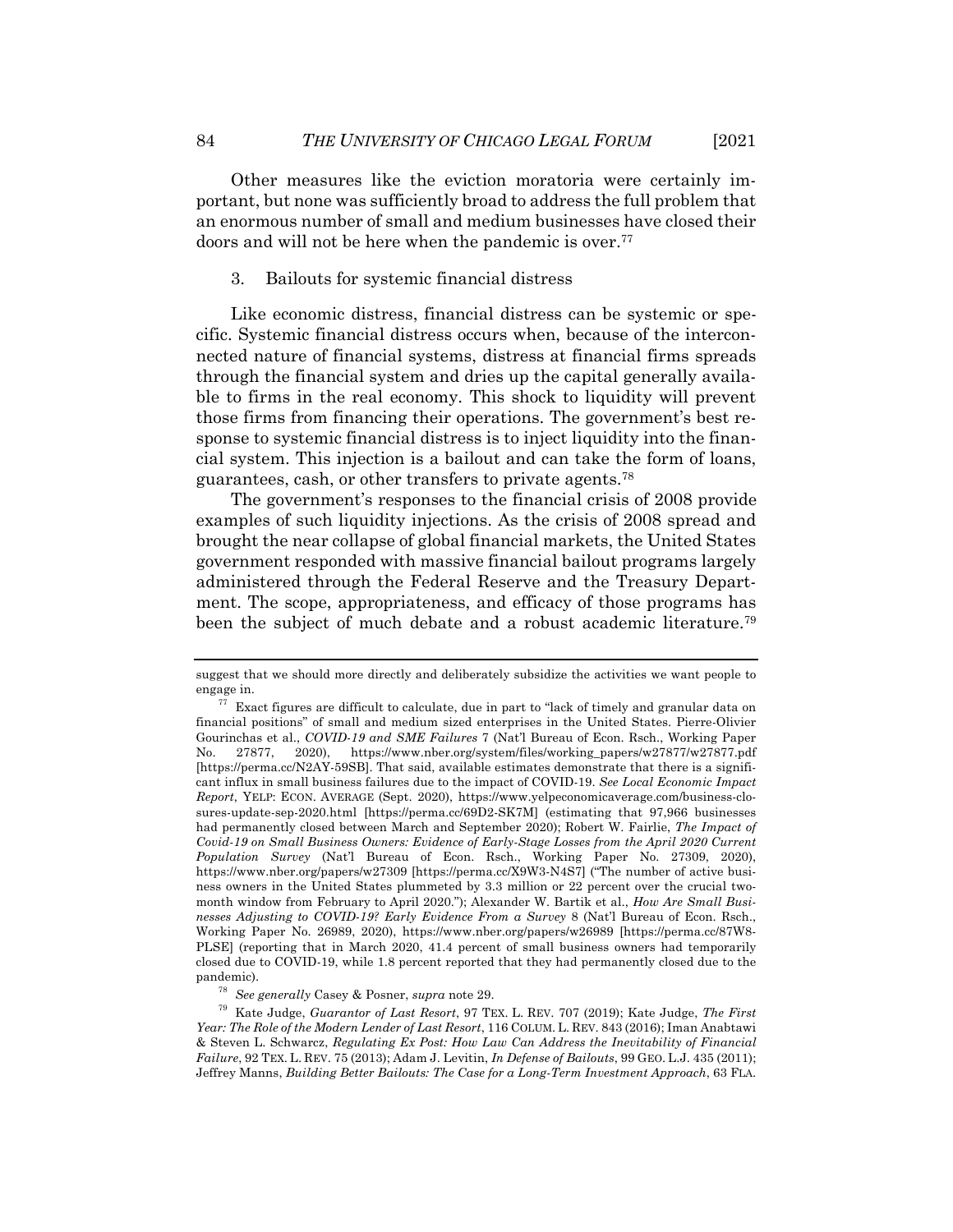While most would agree that the Federal Reserve has a central role to play in responding to a systemic financial crisis,  $80$  there is less agreement on the appropriate structure and rules that should guide its actions.

Because these arguments are already well rehearsed, I will spend the least time on this category. I have set out my views on this question elsewhere,81 providing a framework to guide governments in designing financial bailouts. I noted there that the optimal government agents for implementing financial bailouts will usually be regulators in the executive branch and that a balance must be struck between considerations of ex post efficiency, fairness, moral hazard, and administrative costs.82 Fairness and administrative costs can often be in particular tension because the easiest and most direct way to stabilize financial markets is providing aid to large financial institutions not individuals.

That tension was on display in the 2008 bailouts and the negative public reaction to the "big bank" or "Wall Street" bailouts.83 The same tension exists with regard to the current crisis. As the Federal Reserve acted quickly to set up its 13(3) facilities in response to the pandemic, again the direct benefits accrued largely to financial institutions. And there have been some familiar complaints that the program favors Wall Street over Main Street.<sup>84</sup> The additional relief provided directly to individuals may temper some of these fairness complaints, though it is too soon to know.

As far as ex post efficiency, the financial measures appear to have been successful. To the extent a financial crisis was looming, it has been averted. Financial markets appear unscathed, and there has been no

L. REV. 1349 (2011).

<sup>80</sup> *See generally* Tamim Bayoumi et al., *Monetary Policy in the New Normal*, INT'L MONETARY FUND (Apr. 2014), https://www.imf.org/en/Publications/Staff-Discussion-Notes/Issues/2016/12/31 /Monetary-Policy-in-the-New-Normal-41419 [https://perma.cc/XF68-7FNL].

<sup>81</sup> *See generally* Casey & Posner, *supra* note 29.

<sup>82</sup> *Id.*

<sup>83</sup> *See, e.g.*, Nina Easton, *Main Street Turns Against Wall Street*, CNN MONEY (Sept. 28, 2008), https://money.cnn.com/2008/09/26/news/economy/easton\_backlash.fortune/index.htm

<sup>[</sup>https://perma.cc/YZU6-7D2D]; Adam Nagourney, *Bracing for a Backlash Over Wall Street Bailouts*, N.Y. TIMES (Mar. 15, 2009), https://www.nytimes.com/2009/03/16/us/politics/16assess.html [https://perma.cc/BV2N-VSQW]; Ross Douthat, *The Great Bailout Backlash*, N.Y. TIMES (Oct. 5, 2010), https://www.nytimes.com/2010/10/25/opinion/25douthat.html [https://perma.cc/YQ7A-RMQL].

<sup>84</sup> *See, e.g.*, Niv Elis & Sylvan Lane, *Anger Mounts after Corporations Tap Small-Business Relief Funds*, HILL (Apr. 20, 2020), https://thehill.com/policy/finance/493759-anger-mounts-aftercorporations-tap-small-business-relief-funds [https://perma.cc/KCM3-2VRZ]; Gene Marks, *Shame on Big Banks for Failing to Step up at a Critical Moment: The Covid-19 Pandemic*, GUARDIAN (Apr. 8, 2020), https://www.theguardian.com/business/2020/apr/08/big-banks-coronavirus-critical-moment [https://perma.cc/4BXH-8MX7].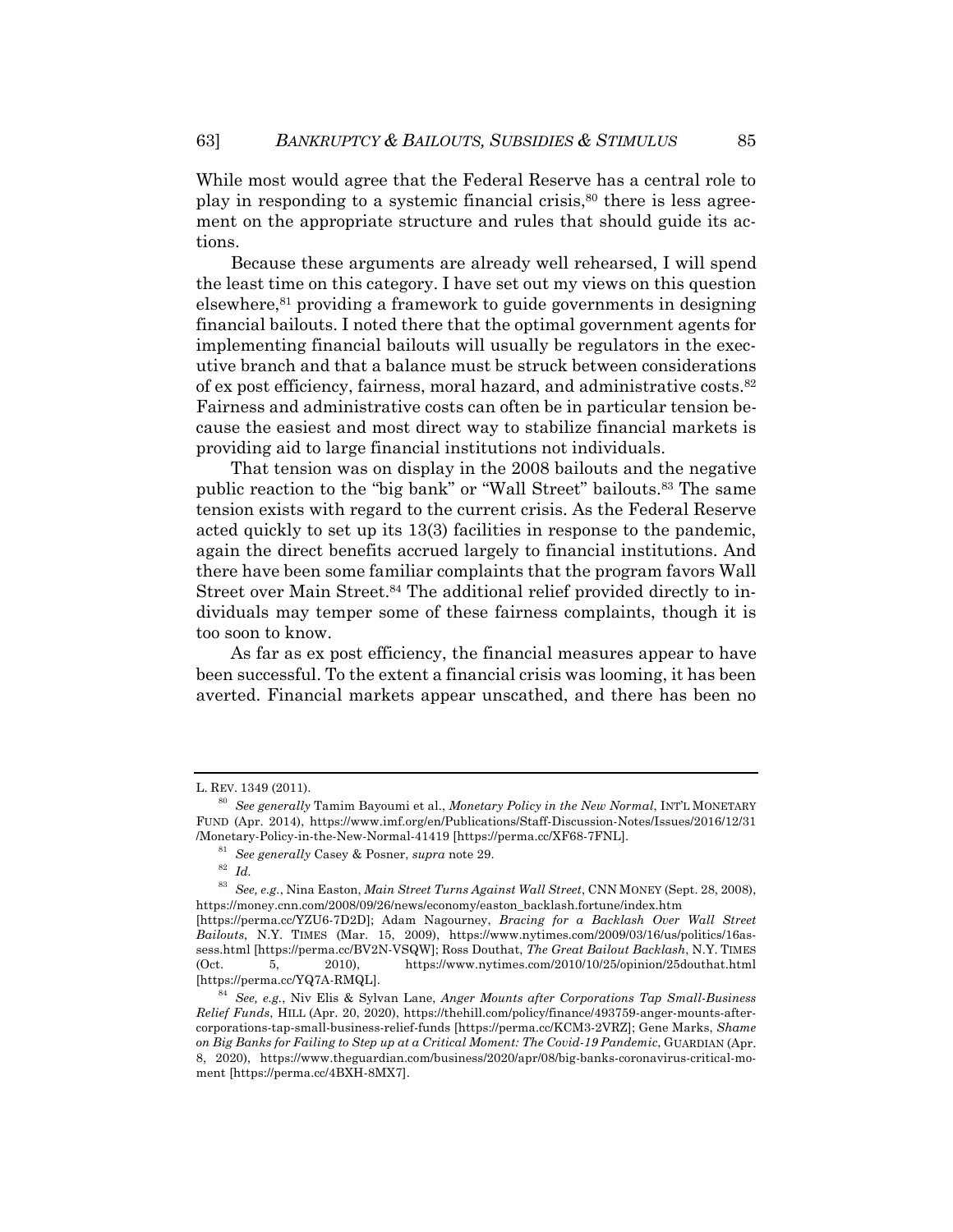liquidity crisis or lack of capital available to business. Indeed, most reports suggest that capital has been available in abundance.85

One might counter that no financial crisis ever loomed. But the spiraling markets in mid-March suggest that the threat was real.86 The fact that we will never be sure is good news. The best crisis responses will appear unnecessary if they stop the spread before it happens.

4. Bankruptcy proceedings for specific financial distress

Bankruptcy law creates a system of procedures where specific firms and individuals can seek judicial relief for their specific financial distress. Firm-specific financial distress is a familiar concept to all bankruptcy lawyers and scholars. When a firm has too much debt in its capital structure, it may find itself unable to raise new capital to finance projects. This can occur even when financial markets are functioning perfectly.

Bankruptcy law is a system of proceedings designed specifically to alleviate this problem.<sup>87</sup> This is an uncontroversial view that has appeared in casebooks for decades.88 The importance of this point is in its negative corollary. Bankruptcy law is not a tool for solving economic distress. Bankruptcy does not solve economic problems—it cannot pay future bills and cannot create new demand. If a restaurant has no customers, the bankruptcy process will not create new revenue to pay employees or make rent.

This is evident in the fact that many small businesses that try to use bankruptcy to save their business fail. Indeed, the majority of small and medium businesses who try to reorganize in Chapter 11 fail and

<sup>85</sup> *See* John Foley, *Breakingviews–Big U.S. Banks Keep Their Powder a Bit Too Dry*, REUTERS (Jan. 15, 2021), https://www.reuters.com/article/us-jpmorgan-results-breakingviewsidUSKBN29K29A [https://perma.cc/79P8-2Z5S] (observing that "[b]ig U.S. banks are awash with capital, trading like it's the end of days, and raising abundant capital for their clients"); Rachel McGovern, *Record Sum of Dry Powder Ready for Pandemic-Hit Firms, ICG Says*, BLOOMBERG (Jan. 8, 2021), https://www.bloomberg.com/news/articles/2021-01-08/record-sum-of-dry-powderready-for-pandemic-hit-firms-icg-says [https://perma.cc/9LLV-EZUT]; *Can Private-Equity Firms Turn a Crisis into an Opportunity?*, ECONOMIST (May 30, 2020), https://www.economist.com/finance-and-economics/2020/05/30/can-private-equity-firms-turn-a-crisis-into-an-opportunity [https://perma.cc/VU3R-D73G] (observing that the private equity firm Blackstone has \$152 billion in dry powder).

<sup>86</sup> *See* Imbert, *supra* note 12; Banerji et al., *supra* note 12.

<sup>87</sup> *See, e.g.*, Ayotte & Skeel, *supra* note 53 (arguing that bankruptcy is a solution for firms dealing with debt overhang or other liquidity problems).

<sup>88</sup> *See, e.g.*, BAIRD & JACKSON, BANKRUPTCY: CASES, PROBLEMS, AND MATERIALS, *supra* note 70, at 27.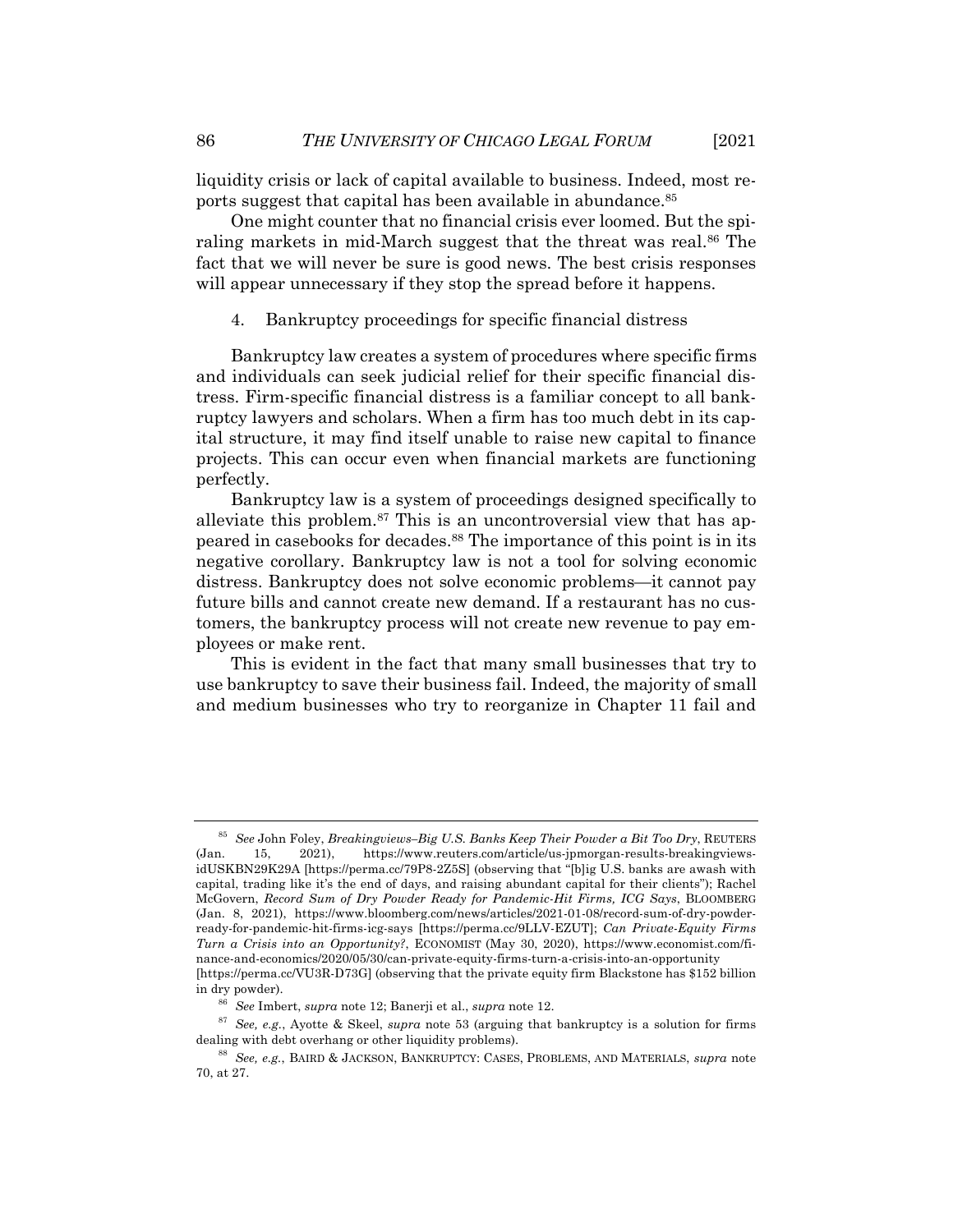end up liquidating.89 Moreover, most economically failing firms do not even bother with the process and simply shut down.<sup>90</sup>

It is not so surprising then that small business bankruptcy filings appear to have decreased since the pandemic began. Small firms will either fail or survive. Some have already failed and skipped the bankruptcy process because it had nothing to offer them.91 Others are likely on the brink. Consider a firm that cannot pay its rent. The landlords may be subject to the eviction moratorium, or they may be waiting things out because—during the pandemic shutdowns—there is no new tenant waiting to replace the current one. But the moment the moratorium is lifted or the moment the new tenant materializes, that will change.

On the other hand, large firm filings have increased.92 Again, this is not surprising. For these firms, the economic distress is temporary. It will consume assets and equity value, but the bulk of their assets will still be available when the pandemic eases. A small restaurant's creditors may liquidate its assets, while a large airline's creditors might take ownership of the firm and downsize by selling a few airplanes, keeping the bulk of the assets together. The airline resolves its financial distress by shifting ownership to creditors, and that can be accomplished through the bankruptcy process.93

Similarly, but less well recognized, bankruptcy law is a particularly bad tool for systemic distress.94 When distress is spreading through the

<sup>&</sup>lt;sup>89</sup> It is estimated that nearly 60 percent of small business that file for bankruptcy under Chapter 11 are ultimately shut down; these filings are alternatively converted to Chapter 7 proceedings or are dismissed so that liquidation may occur under applicable state law. Edward R. Morrison, *Bankruptcy Decision Making: An Empirical Study of Continuation Bias in Small Business Bankruptcies*, 50 J.L. & ECON. 381, 382 (2007).

<sup>90</sup> *See* Douglas G. Baird & Edward R. Morrison, *Serial Entrepreneurs and Small Business Bankruptcies*, 105 COLUM. L. REV. 2310, 2317 (2005) ("Perhaps only ten to fifteen percent of all failing businesses ever file a bankruptcy petition.").

 $91$  Despite the sharp increase of small business failures since the onset of COVID-19, there has been a corresponding decrease of small business bankruptcy filings during this same period. *Compare* sources *supra* note 77, *with* sources *supra* note 45.

<sup>92</sup> *Supra* note 45.

 $93$  A more technical way to explain this point is that each firm—big and small—has a set going concern value. That is the value that is created by keeping its assets together. The going concern of the large firm will be large in absolute terms. The going concern value of a small firm will be small. Preserving the business and reorganizing its capital structure costs money. These costs eat up value. At some point the costs of recovery are greater than the going concern value. When that happens, the firm will fail. But unlike going concern value, these costs are not necessarily proportional to the size of the firm. Restructuring costs are much higher for small firms than large firms as measured relative to the firm's going concern value. Thus, a large firm is more likely to have enough excess going concern value to cover those costs and avoid true economic distress.

<sup>94</sup> Van Zwieten, Eidenmuller and Sussman make a similar point in noting that bankruptcy is not designed to deal with the "exceptional scale and nature of COVID-19 distress." Kristin van Zwieten et al*., Bail-outs and Bail-ins Are Better Than Bankruptcy: A Comparative Assessment of Public Policy Responses to COVID-19 Distress* (European Corp. Governance Inst., Law Working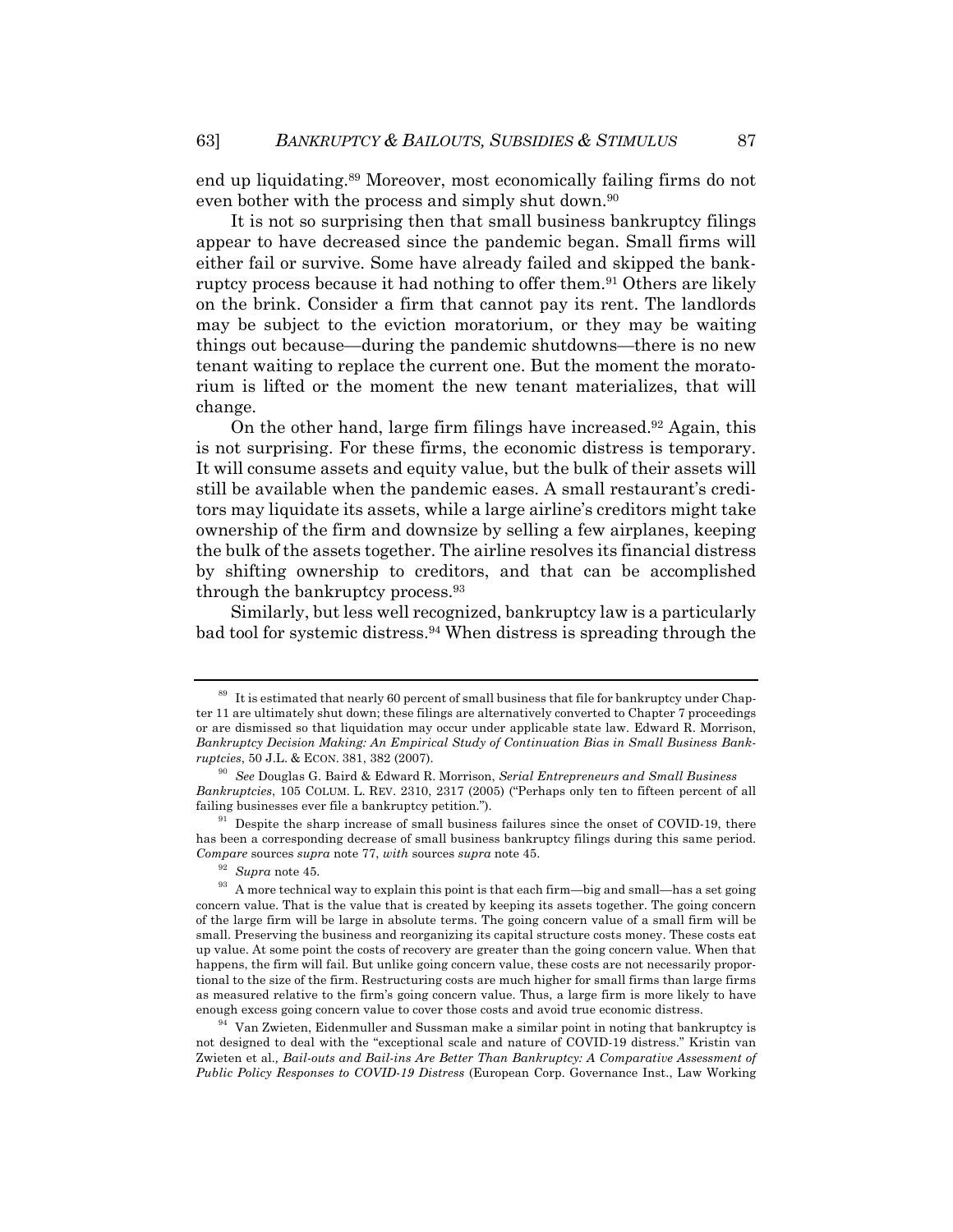system, looking for a solution in a decentralized process that addresses each affected firm separately makes little sense. As a first objection, bankruptcy law provides a case-by-case system where each judge is focused on one debtor. That judge lacks systemic information and is not in a position to collect policy inputs on the state of systemic financial markets.95 And the appropriate remedy for an individual firm is different from the appropriate remedy for the system as a whole.<sup>96</sup>

Thus, proposals to inject liquidity into the system by providing special loans to bankrupt debtors are flawed.97 Systemic liquidity problems occur at a macroeconomic level, but bankruptcy is not and has never been a macroeconomic tool.98 Trying to use it as such would create coordination problems among multiple courts and other policymakers.

To use an analogy to the public health crisis in a pandemic, bankruptcy proceedings are like a doctor treating an individual patient. While they are crucial to resolving that patient's issues, they can do little to address the danger throughout the community. The specific treatment for an individual patient is distinct from the public health measures needed to contain the spread of the disease. And the specific treatment for one firm's financial distress is distinct from the measures necessary to stabilize financial markets as a whole. Just as a systemic health crisis requires coordinated systemic action and not ad hoc individual treatments, a systemic financial crisis requires a coordinated systemic response.99 The bankruptcy system does not provide that response.

Paper No. 535/2020, 2020), https://ssrn.com/abstract=3669541 [https://perma.cc/3NJQ-Z5Y7]. <sup>95</sup> *But see* Liscow, *supra* note 57.

<sup>96</sup> Triantis and Ellias seem to take a different view. Ellias & Triantis, *supra* note 31 ("Instead of building a new rescue system that operates outside and exclusive of existing bankruptcy law, the government should recognize that it already has a set of experts in financial distress in its bankruptcy judiciary and put that expertise to work."). To the extent they argue that the bankruptcy system will be an important tool for large firms in specific financial distress, I agree. But beyond that they seem to suggest that bankruptcy is the core of a systemic response to the economic and financial crisis. That is where our analysis diverges.

<sup>97</sup> *See* Jason Roderick Donaldson et al., *Restructuring vs. Bankruptcy* (Colum. L. & Econ., Working Paper No. 630, 2020), https://scholarship.law.columbia.edu/cgi/viewcontent.cgi?article=3710&context=faculty\_scholarship [https://perma.cc/BP7P-KUAV]; Peter DeMarzo et al., *supra* note 35.

<sup>98</sup> *But see* Liscow, *supra* note 57, for an argument that bankruptcy court is a good place for counter cyclical measures. Liscow's argument is directed more towards unemployment than crisis. Still, the proposal is undermined by its asymmetry with non-bankruptcy relief, and in a crisis the institutional and coordination concerns are heightened. A bankruptcy judge sitting in a particular district will not be great at assessing the full picture. It makes more sense for that to be done by the executive or legislative branch.

<sup>99</sup> Ellias and Triantis use a different analogy and reach a different conclusion. Ellias & Triantis, *supra* note 31 ("In its strategy to provide relief and stimulus, the government is in effect offering roadside emergency assistance when the infrastructure and expertise of a hospital is easily accessible."). This is an apt analogy for the specific patient. But again, it is not clear how the individual hospital can stop the systemic spread here.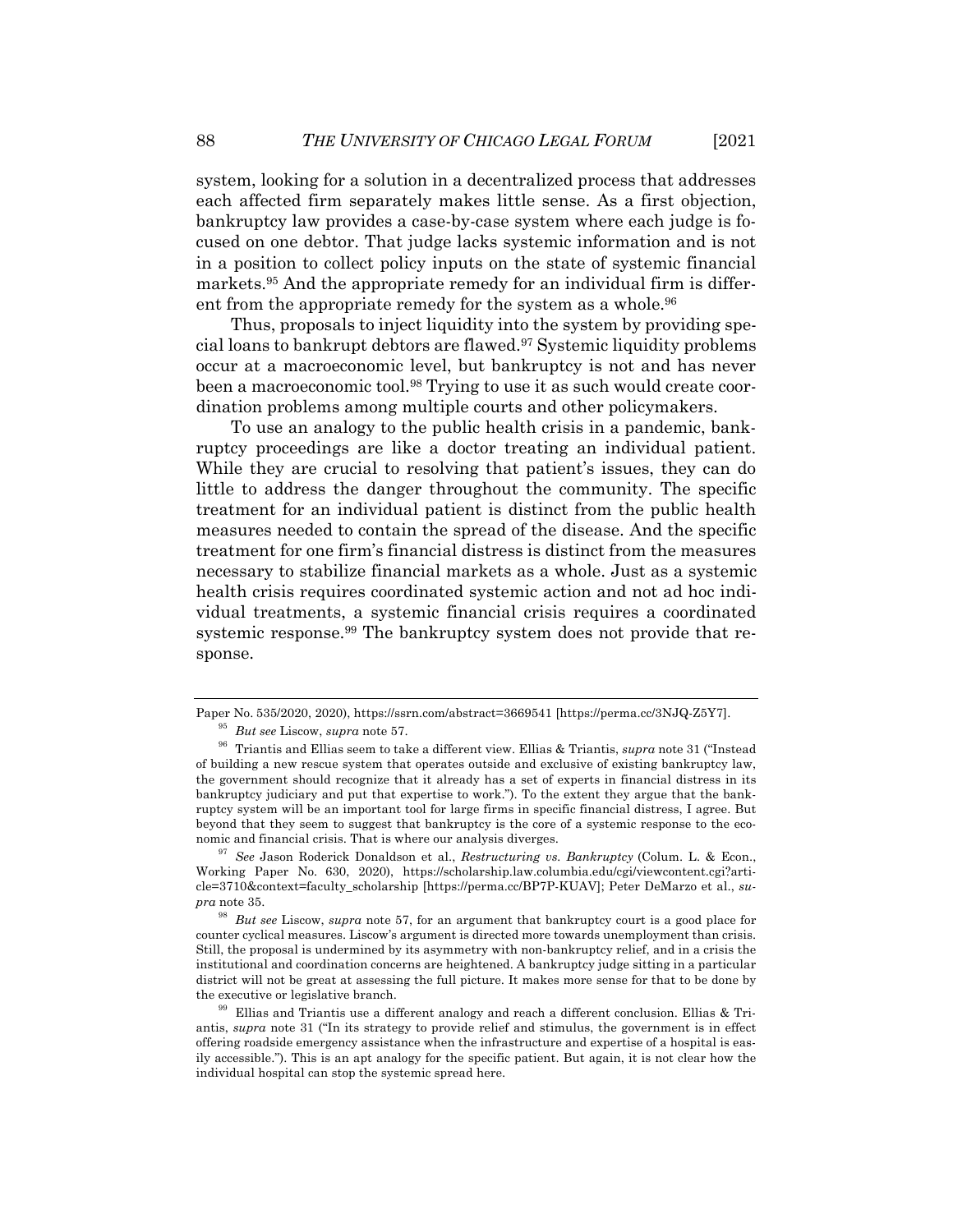As a second objection, conditioning systemic aid on the filing of bankruptcy will only address the problem for firms that have already started to fail. This often occurs too late in the day to prevent a spread. And bankruptcy remedies will miss firms that never file for bankruptcy—some because bankruptcy offers no solution to their distress, some because bankruptcy is too expensive, and some because they are far beyond saving. In fact, the bulk of the firms in distress never enter the bankruptcy system. And those that do often do not find the relief they need. Thus, any measure that tries to use bankruptcy as the point of entry for systemic relief—such as a provision for automatic funding or a provision forcing creditors to provide relief to the debtor—will be too narrow because it will miss most relevant firms.100

As a third objection, relief that is available only in bankruptcy may corrupt the incentives for filing. This is not a new idea. It has long been recognized that systemic relief that is only available in bankruptcy draws firms into bankruptcy that don't belong there.101 That is particularly worrisome when—as is the case for small businesses—the costs of bankruptcy are significant. Providing relief outside of bankruptcy allows a business to access that relief without incurring the large costs of an unnecessary bankruptcy proceeding.

To be clear, for the same reasons, it is also a mistake to go to the other extreme and condition relief on the absence of a bankruptcy filing or otherwise exclude bankrupt firms from accessing relief. Systemic relief should be bankruptcy neutral. This was one of the most egregious oversights in the original CARES Act. Whether or not that oversight has or will be rectified remains to be seen.<sup>102</sup>

### III. FINAL THOUGHTS ON BANKRUPTCY AS A CASUALTY OF THE PANDEMIC

The preceding subpart demonstrates that bankruptcy is not an appropriate tool for responding to systemic financial or economic distress. But a second question remains. Will the bankruptcy system itself be a casualty of the crisis? This is not a question of how the bankruptcy system can remedy the crisis, but of how the crisis will affect the bankruptcy system. Some have raised doubts about the system's ability to continue functioning in its normal way during the crisis.

<sup>100</sup> Automatic provisions forcing creditors to take haircuts or provide other "bail-ins" also create the risk of transmitting the financial distress from debtors to their creditors. This could exacerbate the problem by moving the systemic risk closer to the core of the financial system.

<sup>101</sup> Baird & Jackson, *Corporate Reorganizations and the Treatment of Diverse Ownership Interests*, *supra* note 71, at 99–101.

<sup>102</sup> *See* sources cited *supra* note 22 and accompanying text.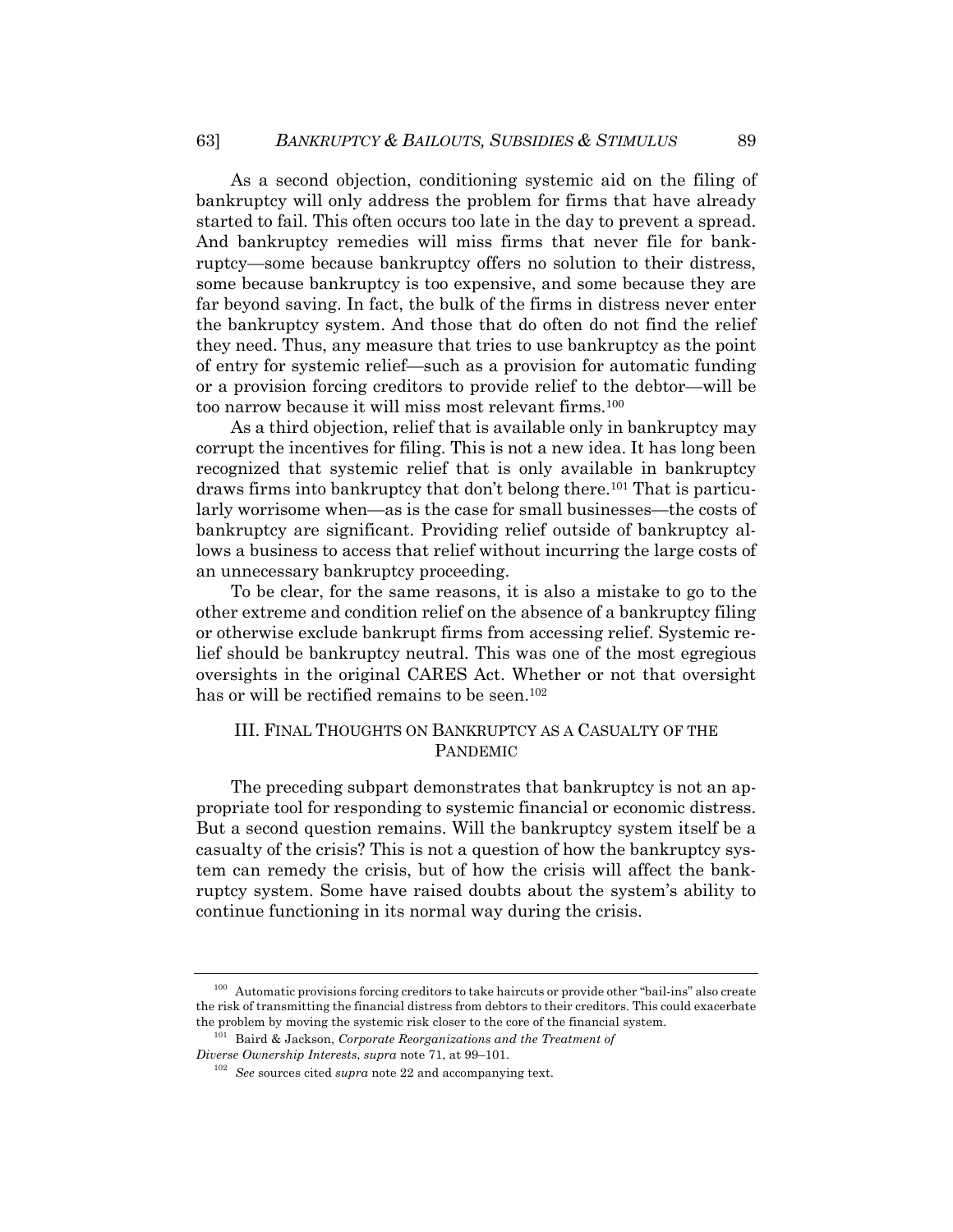This question arises because systemic financial and economic distress cause individual firms to experience specific financial distress, and those firms may then file for bankruptcy. During a large crisis, the number of firms hit by such specific financial distress may increase.

We have seen this to some degree with large firm filings. But those large firms are not the systemic concern, and the numbers have been manageable. If a system-crippling wave hits, it will do so when small firms and individuals start filing at significantly increased rates, which they haven't. Of course, that might change. Perhaps the wave was postponed by the earlier stimulus programs and will arrive when those programs run out, or perhaps distress will deepen to a level that spurs on small business filings.

If one thinks the wave is still likely, one might think the bankruptcy system needs support—more judges and other resources—to survive. Upon reflection, however, increasing the number of bankruptcy judges in the face of this wave is an odd response. Historically, small businesses don't fare well in bankruptcy. They convert to Chapter 7 and go out of business after wasting their remaining value on the bankruptcy process.103 And so the prediction is that courts will drown in a wave of bankruptcy cases that the system is bad at handling, that too many debtors with hopeless cases will seek relief in a system that cannot help them.

It is a strange response to that prediction to call for more judges. More judges for what? Processing hopeless cases toward liquidation? If lawmakers have the foresight now to see the wave coming and the political ability to do something about it, why prepare to process that wave rather than prepare to stop it?

Preparing the bankruptcy courts is the wrong solution for this problem. It is also the less politically feasible one. Lawmakers are likely to find it politically easier to stop the wave than to add judges to manage it. The judge question is a fraught one likely to involve local constituencies and political logrolling, and the addition of judges will likely face more political hurdles than would an expensive bailout or stimulus plan.104

If the choice is between adding dozens or hundreds more bankruptcy judges<sup>105</sup> or doubling stimulus relief for small businesses, then

<sup>103</sup> Baird & Morrison, *supra* note 90.

 $^{104}\,$  The allocation of bankruptcy judgeships can implicate powerful local interests among legal professionals. To create hundreds of new judgeships is one thing but deciding where to put them is another. Like the decades-old debate about venue reform, that question will be difficult to resolve without major political battles. Indeed, the history of the creation of new bankruptcy judgeships (most of them temporary) has demonstrated that this is a difficult issue on which to get congressional movement.

<sup>105</sup> *See, e.g.*, Iverson et al., *supra* note 9 (estimating that the bankruptcy system could need as